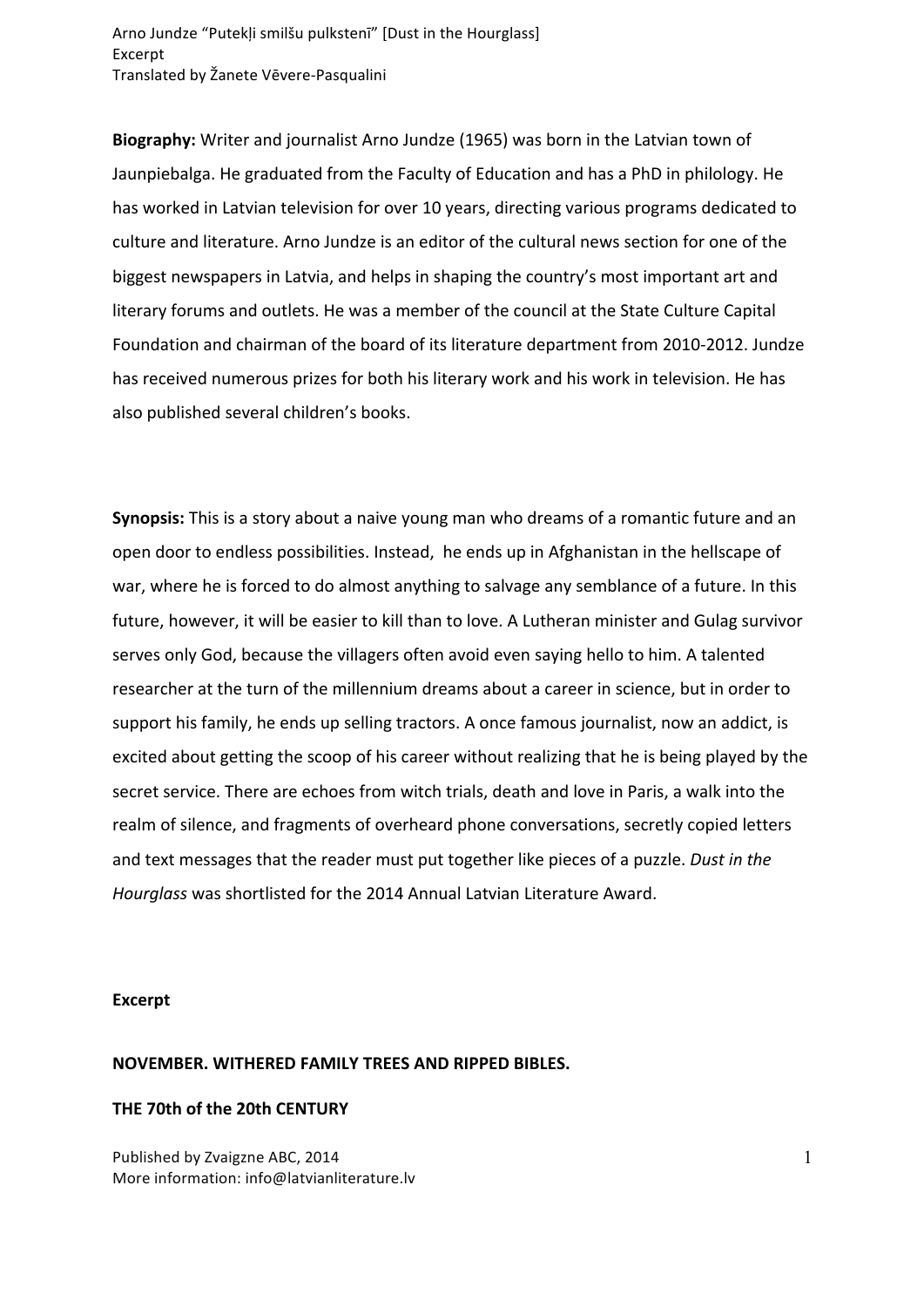An unpleasant Saturday evening. The Pastor is finally back home, warm. The stove is burning, the fire is crackling and the long day spent at the cemetery is already gradually withdrawing into the past. This time, it had been the turn to bury Anna Dzelzkalns. He hadn't known the woman particularly well. She hadn't been a keen church goer, since Dzelzkalni lay almost fifteen kilometres from the House of God. Could an elderly person cover such an enormous distance? There is no bus service and Anna had been widowed in the Second World War, so there was no husband to take her there. Over recent years her legs had been hurting and even the short walk to the nearby shop caused her trouble, for which reason she sometimes went without fresh bread or sugar.

Nevertheless, he remembers Anna's cordial voice and cheerful character. She radiated some kind of invisible light in spite of the hard life she never complained about. Anna Dzelzkalns was the last in the once strong and prominent family of their countryside, one which had generated the village heads as well as policemen and a well known *Saeima* deputy of the first independent state of Latvia  $-$  a lawyer named Miervaldis Dzelzkalns. Anna had time to tell him this much during those rare occasions when she asked him to visit her in Delzkalni.

-Pastor, I know, it's a sin not to come to Church, but what can I do with these old legs that refuse to do as they're told? Maybe you could come to visit me? Or should I become a complete pagan - she had pleaded with him in an unusually quiet and submissive tone, so uncharacteristic of her usual self.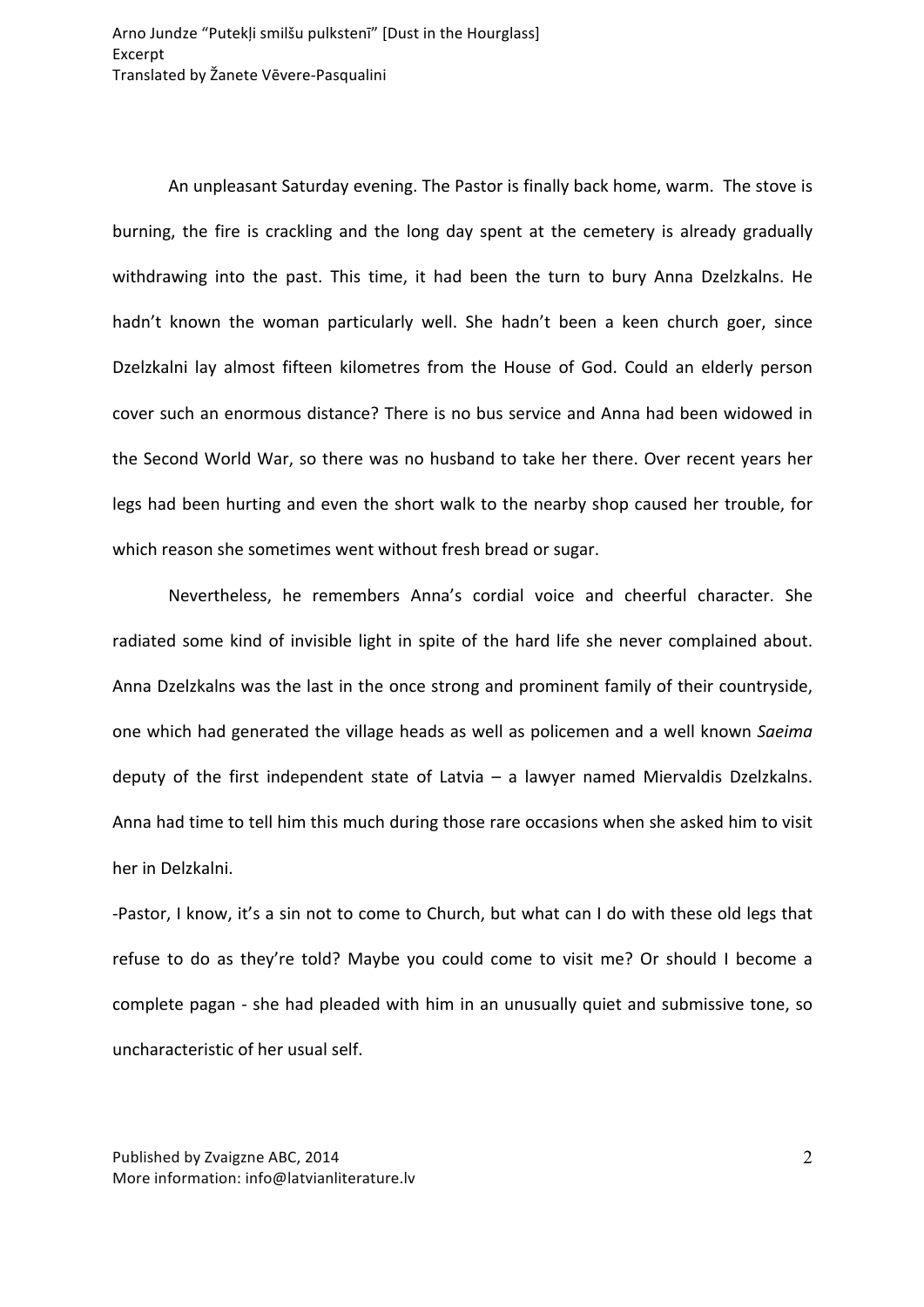Of course, a Pastor goes where the name of God and his help are needed. Even when his own legs hurt. He sees that Dzelzkalni is a substantial old farmhouse, built from split granite blocks and unharmed even after the long communist reign and the dubious maintenance methods of *kolkhoz* times. The first times they meet the house is still well kept since Anna doesn't live there alone but with her cousins, Alvine and Elisabeth. But time has a way of taking its toll. The taciturn Elisabeth is the first to be called to the burial mound, followed by Alvine in the shape of a fading figure in which even the faintest glimmer of her former renowned beauty is difficult to detect. Now it's Anna's turn, and the great house will now stand empty. Alvine and Elisabeth, both daughters of a rich merchant, were outsiders in Dzelzkalni. After the war they took refuge there, arriving from Riga (as they themselves reported, laughing) to escape the Russian grasshoppers and deportation. Siberia just went straight over their three heads. All because Anna, apparently, was born under a lucky star. Despite the fact that, in the words of the Communists, she belonged to a family of true bourgeois and masters, Anna's husband, a railway guard at the beginning of the war, was taken to Soviet Russia and ended up at the frontline where he fell, "at the lines of the Soviet army, the death of a hero", as the notice later read somewhere near Kursk. This tragic piece of paper, yellow with age, that Anna had received in early 1946 and which, at first, she had planned to burn in the fire, had saved her life as well as those of her cousins on numerous occasions. Alhough to her, another scrap of paper actually meant a lot more. The one that she kept in a locket close to her chest and never showed anyone. But she did show it to him, taking pains to ensure that she would have it with her when the last hour came. Today, the locket was put in the coffin with Anna. There is a small note – the last she received from her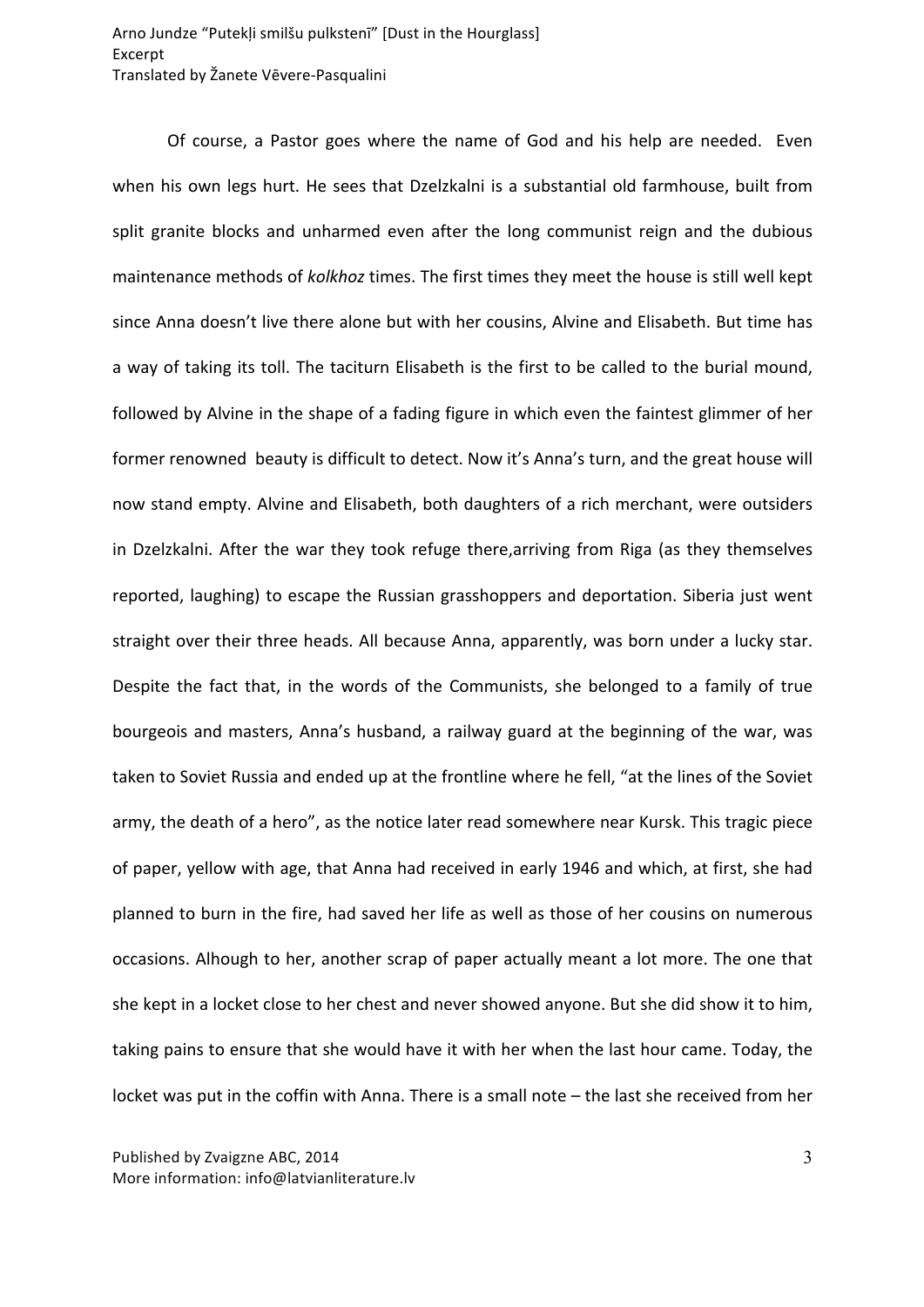husband. Her neighbour's young son had found it on the side of the road andhad brought it to her.

*Dear, sweet Annie, those Communists have gone completely mad with fear. They pulled a gun on me, screaming they would shoot me and made me climb in the cargo*  box of the truck, so we are off to Pleskava. But don't worry in the least, I will find a *way to slip out of their grasp. I love you, Your Edward.*

He didn't, however...

Anna's memories of the times of independent Latvian are light and full of quiet pride – here there was a substantial house with a big shed housing twenty dairy cows, each with a golden ring in its ear, vast rye fields, a well-stocked kitchen garden, and yet she doesn't talk willingly about the days after the war. It seems to the Pastor that Anna is stopping herself from speaking her true mind, - the fact that this bloody time brought nothing but devastation, filth, disorder and total collapse to Latvia.

In this sense, they understand each other with no more than a single word. Anna, of course, knows that he has come back from Siberia. He, in turn, understands what Anna would like to say. But time has taken its toll. They have both been beaten by life and have learnt enough to know that there is no point saying things which may reach unwanted ears. As to the present situation, they agree without speaking  $-$  they both abhor the Communist regime. 

From the white-haired woman he learns just the facts: how the powerful family of Dzelzskalni which in the not so distant past, in the times of Ulmanis, had bloomed and flourished, has now started to dry out as if its roots had been cut. The men of the family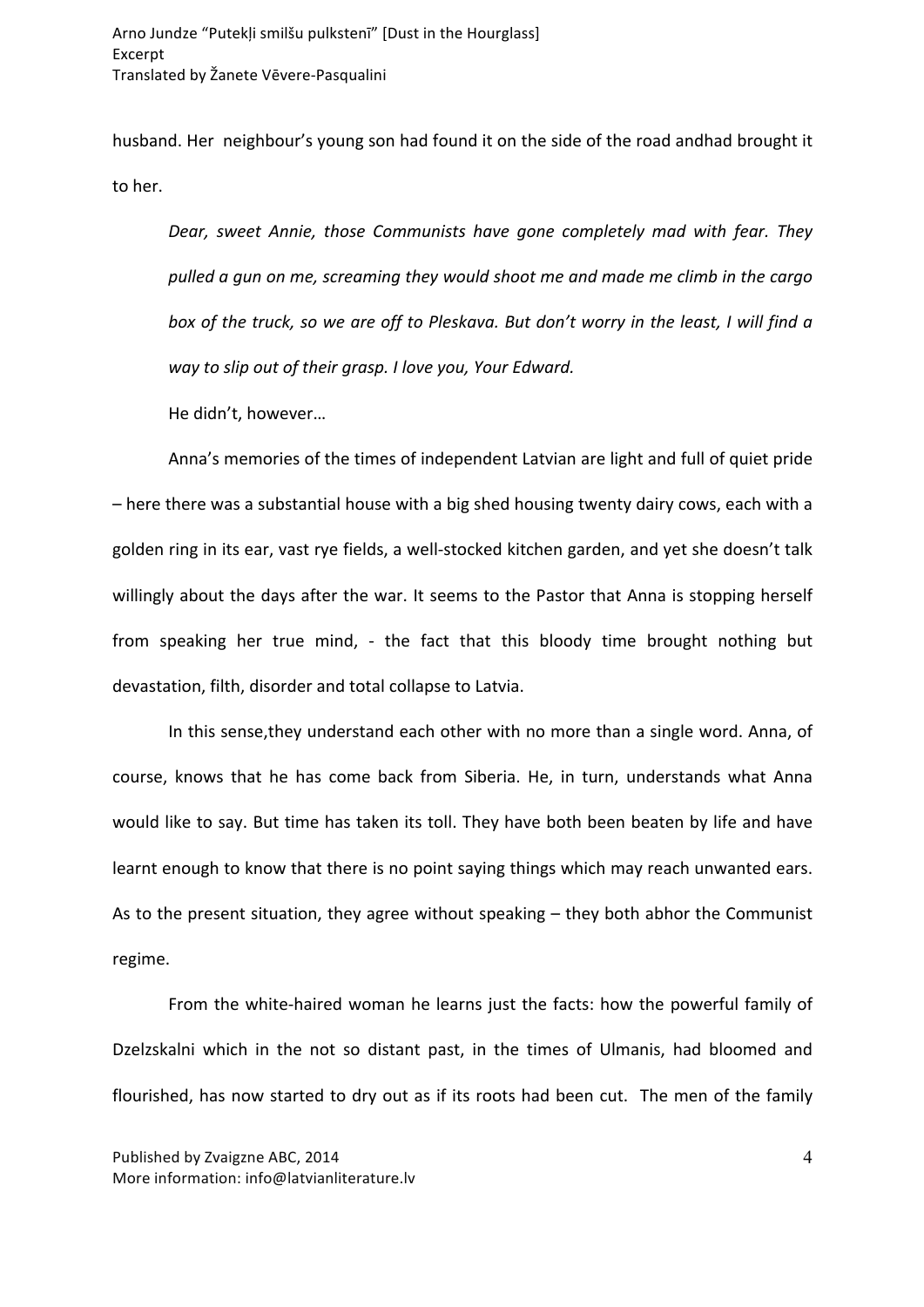were scattered all over. Some of them lost in Siberia, others at the front during World War Two. It seems her youngest brother, Juritis, got away unscathed and after the war ended up in Australia, but she has no news from him. Here, in the nearby vicinity, many silently correspond with relatives forced to emigrate after the Second World War. Some now live in Canada, some in the USA, others in the nearby Federal Republic of Germany or over the sea in Sweden. From these places the local post office gets bluish envelopes, decorated with red squares down the sides and beautiful stamps. Nothing like the pale ones with "*pochta SSSR*" on them that are too embarrassing even to send to friends here, on the other side of Latvia. All the same, nobody has heard anything of Anna's brother. The Pastor has even tried making enquiries about Juris Dzelzskalns via church channels and through the Red Cross, but all in vain. Disappeared, as if the earth had swallowed him. Anna herself thinks that he may have fallen sick and died somewhere far away where he was quickly buried. There are plenty of similar sad tales of the fate of family members in many twentieth century Latvian families. 

The women of the Dzelzskalni family who survived the Second World War and the turmoil of the regime bore no children under Soviet rule. Who knows why they were of such a barren nature. Maybe the Dzelzskalni seed didn't really want to germinate in captivity and generate slaves for the Party silently hated by the Dzelzkalni women. Although that wasn't Anna's case, as she had been widowed and later hadn't let other men close, - so that much was clear. But neither of her married sisters, neither of her cousins nor any other relatives had any children. It wouldn't appear to be the result of poor genetic inheritance either,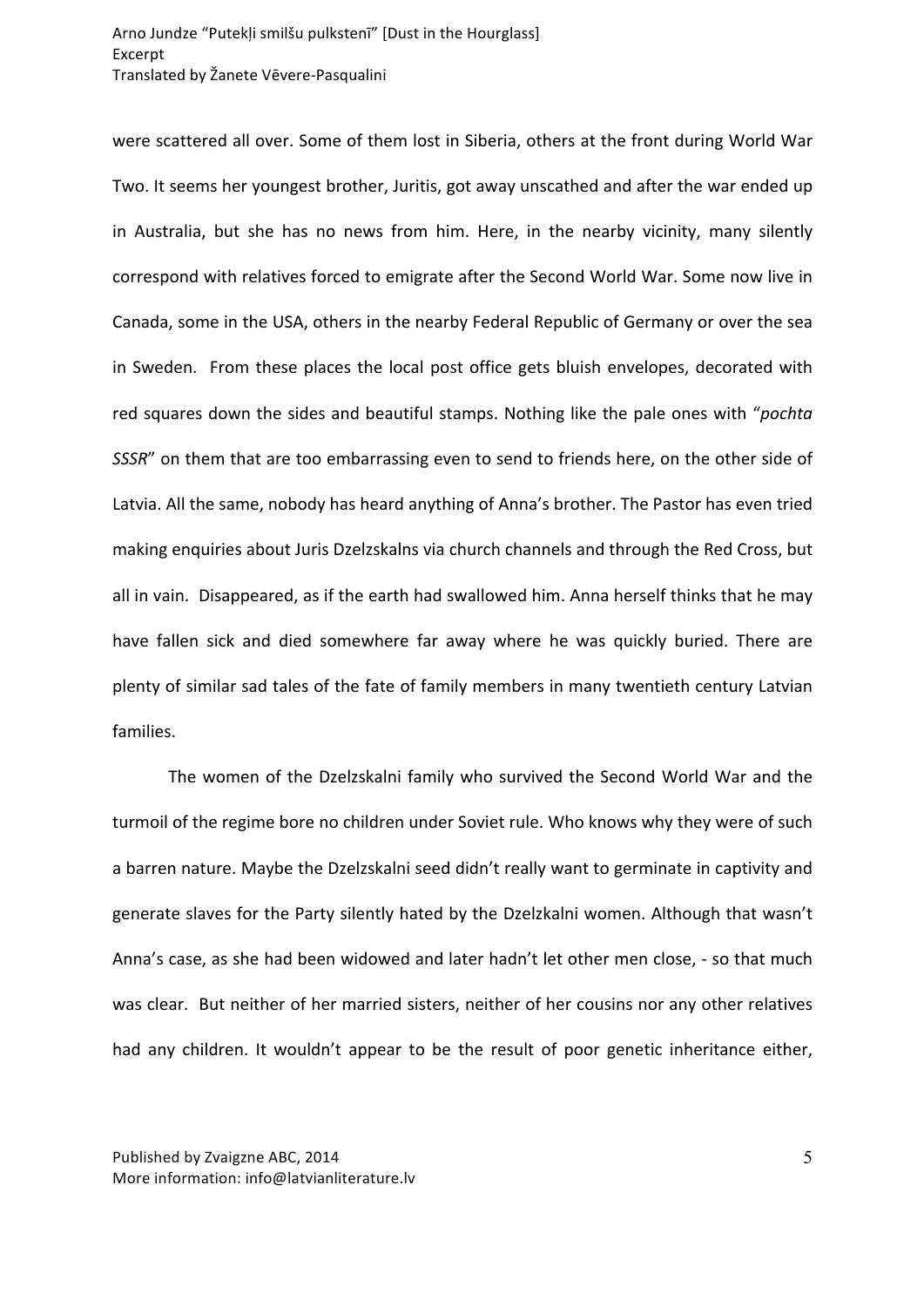since during the times of independent Latvia, the Dzelzkalni family has been blessed with children. 

After the funeral ceremony and the traditional memorial meal, the Pastor is called upon by a woman he has never noticed before, and a bundle is pressed into his hands. - Dear Pastor, Anna asked me togive you this! Take it, or I will have no peace on this earth! Now, after coming home, he puts the bundle on his huge, brown-panelled, chipped desk. The cord is tied so tightly that it is impossible to undo. He takes the scissors and cuts the stubborn knot. In the bundle, wrapped with great care, is the Dzelzkalni family Bible. It is not the first time that, during a funeral, the Pastor has been given the Bible or the Song Book of the deceased as a last wish since nowadays it is no longer the custom to hand down the sacred texts within the family. This is easy to understand as the Soviet government has created around the words "God" and "faith" the same atmosphere as once surrounded the "plague". Why cause anyone additional trouble?

The room is filled with the unmistakable, unique fragrance of the Bible. Maybe some would call it a smell, but not him. It is an ornate edition from the early eighteenth century, bound in a leather cover, decorated with a silver cross, printed in St Petersburg. Most likely it was rebound in some Latvian shop. The pages of the book have turned quite brown with age. The book, that was once kept in the main family room, has absorbed all that went on in the wealthy Dzelzkalni manor house over more than a hundred years. It bares the timorous touch of hands, rough from hard work, belonging to several generations, the fragrance of the food cooked in Dzelzskalni, the acrid smell of smoke and tang of soot absorbed at the end of the nineteenth century when, on a cold February night, the big tiled stove of the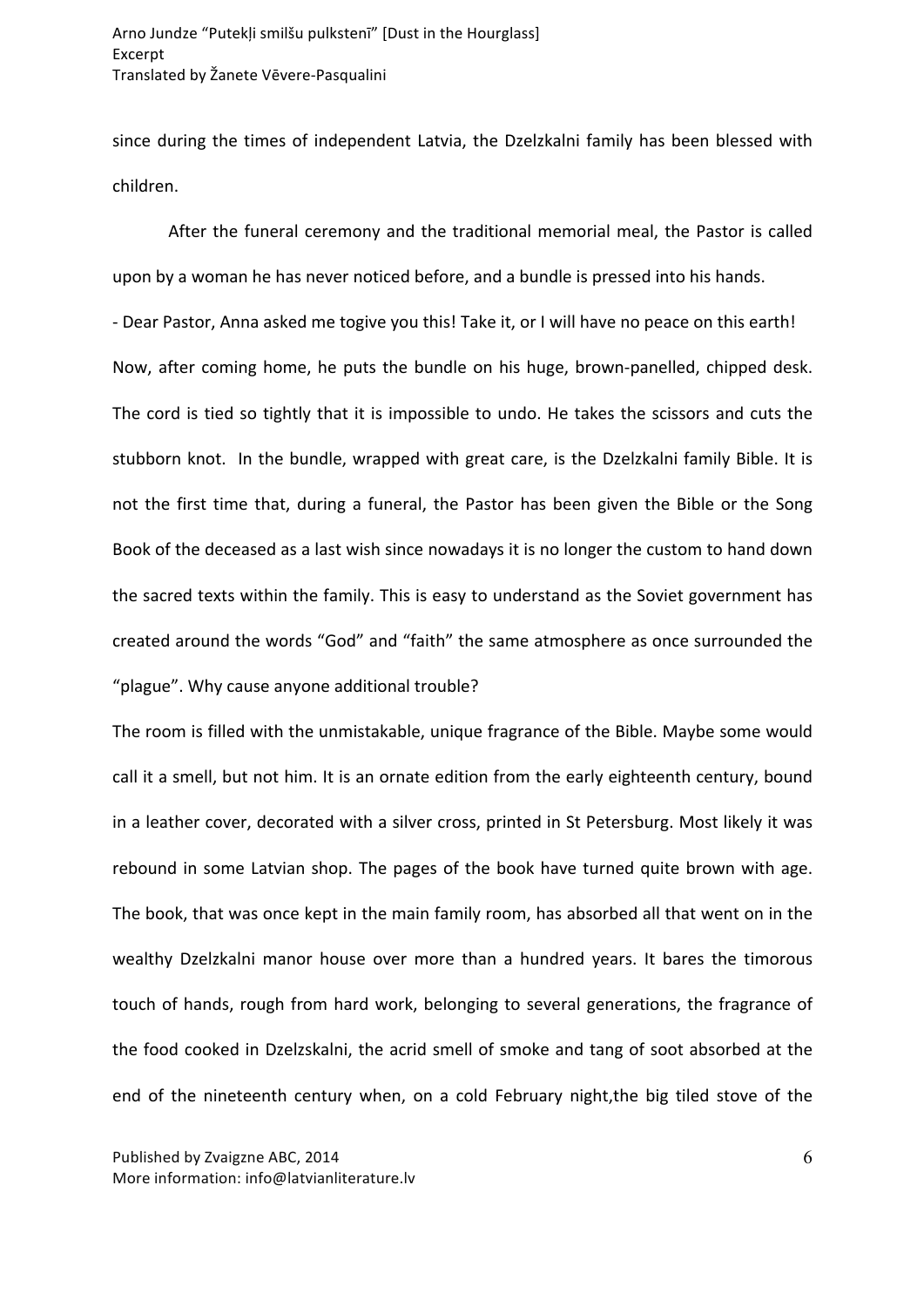Dzelzskalni family room exploded. One can detect something of the scent of the girls and the bouquet of soap, the eau-de- cologne used by men after shaving, the pungent smoke of the pipe owned by Otomars Dzelzskalns, boot polish and cartwheel grease, those smells which today are forgotten even by elderly folk well into their eighties. Between the pages of the Bible someone has preserved a small jasmine flower on a slender stem with two leaves, some blue violets, a snowdrop and a bright maple leave. The pressed flowers have turned fragile  $-$  about to crumble at the slightest touch. Who knows now how many decades ago Made of Dzelzskalni placed, between the pages of the Gospel of Matthew, three rose petals taken from the flower her timid fiancée Wilhelm, who adored his beautiful Made his whole life, had given her.

There are several photos between the pages of the Bible. The portraits show serious men with strong shoulders and big hands, as well as cheeky young ladies doing their best to look like grand dames in front of the camera. And a fragile girl with a parasol over her head and a beautiful, clear look in her eyes, seemingly coming from another world. Nowadays, girls with glances like these become famous film actresses. There is also a family picture taken in the Dzelzskalni garden. On its reverse there is an inscription: In the year of Our Lord 1913 Mertc. The final page of the Bible holds a real miracle. Usually, when he is handed copies of the Bible, the final pages have been torn out. The reason being that, in earlier times, publishers used to leave a few blank pages where the owner of the Bible could record his family chronicle. Admittedly, during his lifetime he has witnessed a whole host of miracles, an example of which might be the heartbreaking inscription: *I lost five hundred roubles and the horse and carriage to Mikelis Zemitis at cards. God be with me!*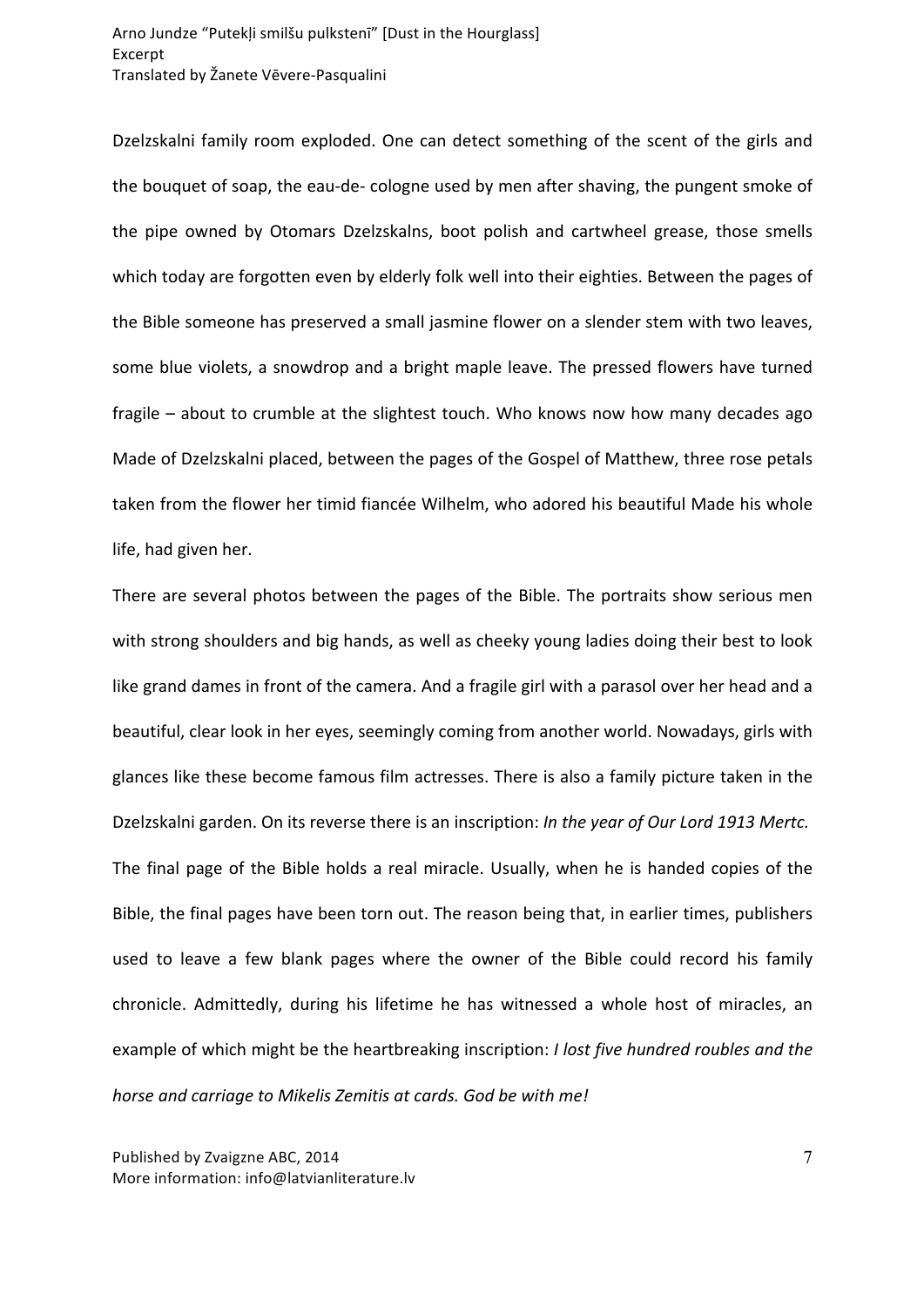These pages are usually ripped out because the living are often scared of keeping the Bible inherited from their grandmothers, but they want to hold onto the family chronicle. The Dzelzskalni family is apparently not to continue, however. What is more, the funeral was attended by no more than the last remaining neighbours and a few acquaintances from the times of independent Latvia from the surrounding area. Despite this, the Dzelzskalni family Bible contained the most important family events, all carefully noted down in four different hands. The last inscription dating from 28<sup>th</sup>June, 1941, testifies: *Today the escaping communist servants Gatis Zutis and Juris Dakstins shot Jazeps Dzelzskalns (born 1907). God above, when will this nightmare end?* The Pastor has no way of knowing that, in twenty years' time when Latvia is reinstated with independence, the grandson of Juris Dakstins will privatize the Dzelzskalni land, but will have no luck with his farming. The crops will not grow, the potato leaves will have blight. And no one will be able to explain why. Least of all the young Dakstins.

Reading such things always weighs heavy on one's heart. For more than thirty years he has been consoling others, telling people that everything rests in God's hands. Unlike the Pastor, Our Saviour knows what he is doing and there will be an end to all these tribulations. But one cannot always accept everything that happens with stoicism. The one thing the Pastor cannot take are the lies generated by the Communists. Every day he sees how the Eldorado promised by the kolkhozes is destroying Latvia, a country which, in the past, was able not only to feed itself but also export agricultural products all over Europe. He has no respect for Ulmanis whom he considers a bad, cowardly statesman who has lied to his people. Having said that, while he hadn't allowed himself to be cheated by the Communists, and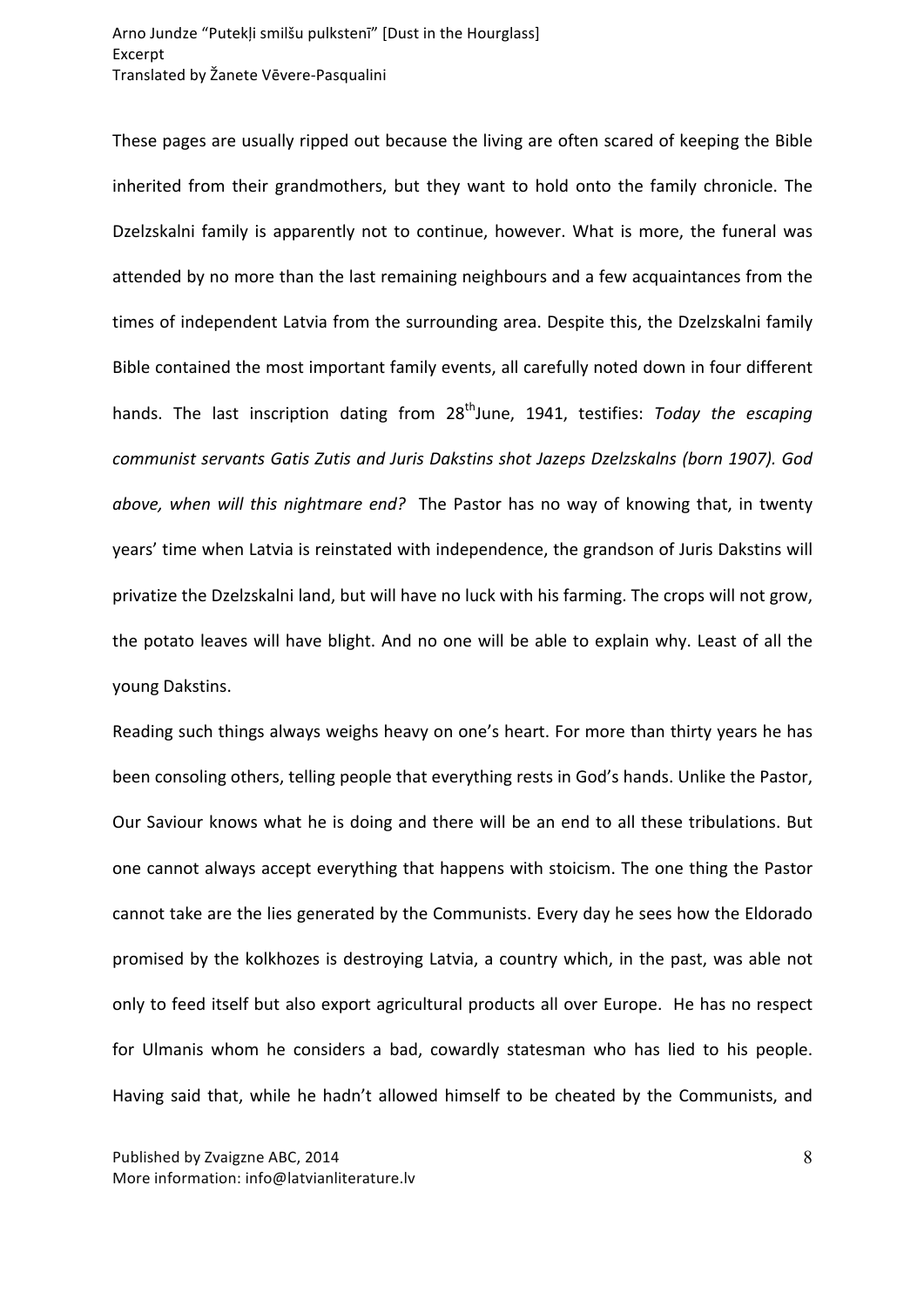leaving aside the endless ceremonial floral archways he demanded for his public appearances, Ulmanis had at least had a good grip over agricultural affairs. Now, almost everything that made Latvia strong as a nation lies in ruins. Large country houses and estates like Dzelzskalni now stand empty, swallowed up by the all-powerful land reclamation projects, and country people assigned to new housing in blocks of flats now built in villages, just like the ones in big towns.

In the past, every peasant's child had an unidentifiable sense of when crops should be planted or hay cut, but nowadays the same proletarian class works not only in the country but also on factory assembley lines in the city. They have no gut feelings and neither do they even attempt to reflect on how things are connected. They work their hours, receive their wages and don't give a damn about how well their job is carried out, whether it's done according to one's conscience and the natural order of things.

Talking to people he realises that, even if the education system is considered to be much better now than it was during the times of independent Latvia, a great inner emptiness reigns in the hearts of young people. Nowadays, hardly anyone wants to sing in a choir, act in a play or listen to the opera. The radio playing something akin to a cat's yowling, a bottle of schnapps and the TV is more than enough. The drinking is accompanied by endless smoking and foul language. They are still Latvians, educated even, having completed their studies in a professional institute they are thought to have obtained a profession, but as soon as they open their mouths, a torrent of *nahujs* ("fuck yous" in Russian) roll out like toads in a fairy tale. They can't even put the simplest of sentences together without them any more. They bark like dogs! Walk around unshaven, dirty, unwashed. And yet they boast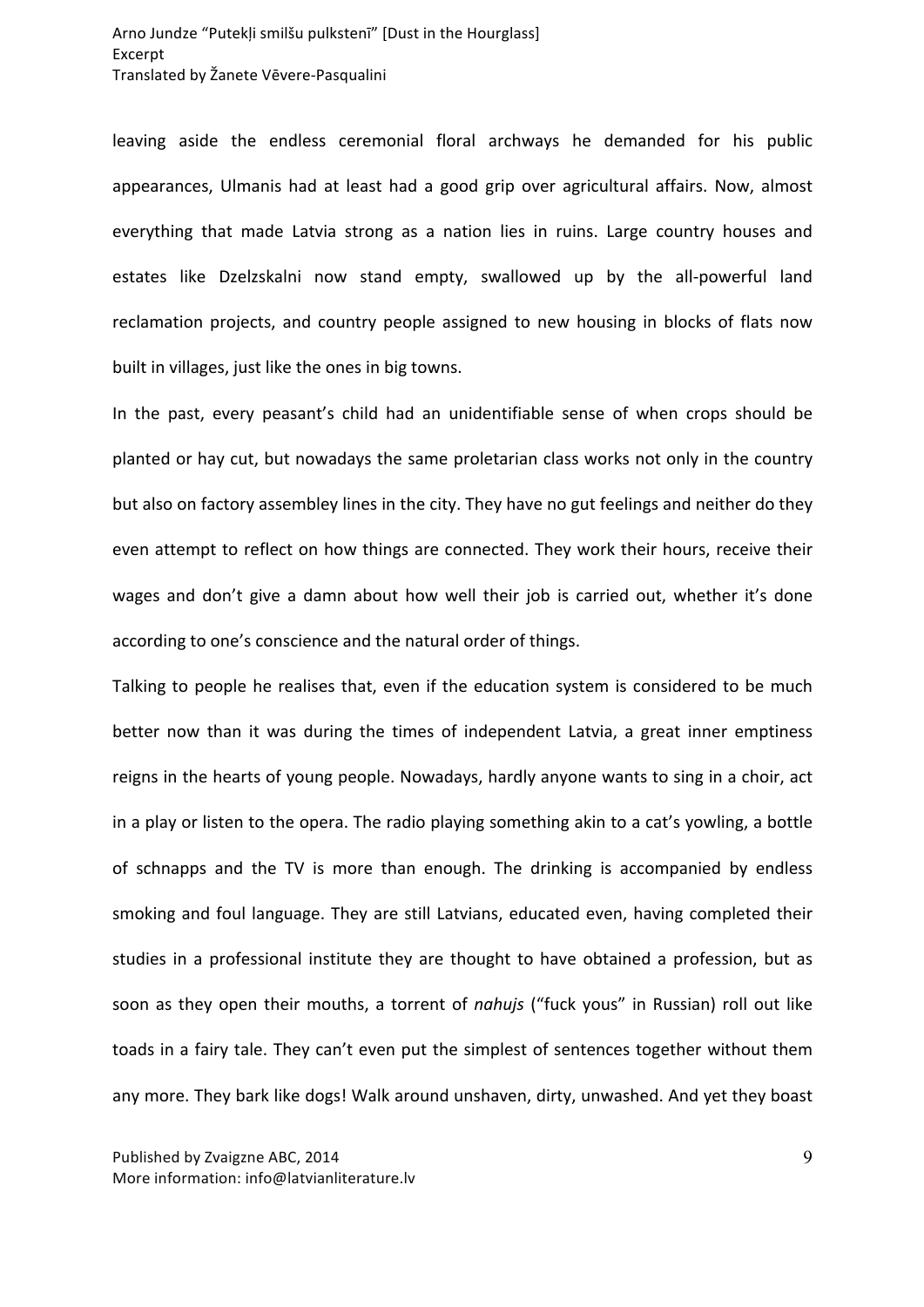that in the bathrooms of their apartments they have hot water running all day long. So why do their clothes stink so? And who stopped them from connecting the water supply and all the facilities to the homes in which their family have lived for countless generations? Even back then in Siberia, in the camps of Vorkuta where he ended up after his fixed trial, people didn't lower their standards to such an extent. Even if some people let themselves go, this clearly signalled the beginning of the end as these people simply didn't survive. But here, living in freedom, they have truly been turned into a herd of sheep. What the Party heads bleat, the rest of them repeat. Almost every week in the papers he reads just how bad life had been in the Latvian countryside. Worse still, the stories are told by those who had experienced these times first hand and have since become somebody. How can they tell such lies when their contemporaries and classmates are still alive? They are more than able to make the comparison themselves, surely?

They say that following a religious cult is the opium of the people. And yet how is it different from this bloody communism, once praised by the demonic Stalin and his henchman Hruschov and now worshipped by this ageing wreckage that glorifies it in its screeching voice from the party tribune, set out practically like a church pulpit? The creators of the Moral Code of the Builder of Communism even copied from the Old Testament, unable to think of anything better. The whole country bows before an embalmed body set out on public view in the mausoleum, and yet the papers assure us that Lenin is more alive than ever. If this isn't just like a pagan cult, what is? A true expression of idolatry! Many years ago, whilst a student at the University of Latvia, he had spent some study time abroad at the University of Basel where he attended lectures by Schweitzer himself. His fellow students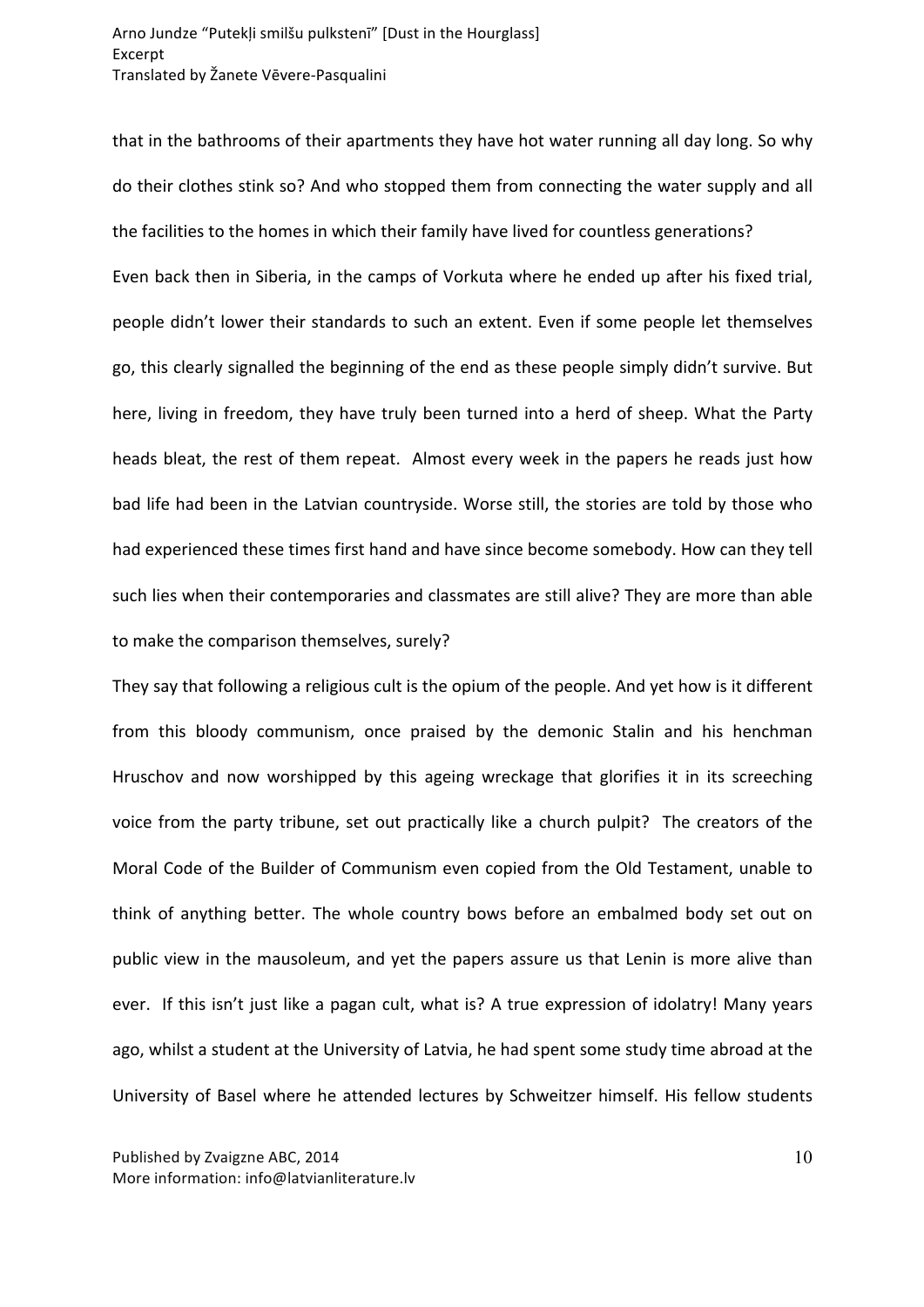from those times are now professors of theology in various universities around the world. He was more than able to recount exciting tales of ancient pagan cults and how party rituals as practiced by modern communists appear in this light. But nobody requires this information. Far better to keep it to himself.

The Pastor himself is marked out in a very special way. Some people, upon catching sight of him, prefer to cross the road whilst others, usually the totally ignorant, try to get into a debate on the existence of God or say something that they consider hilarious. Time permitting, he is happy to chat with these time wasters and, with a quiet but incisive logic and straight forward questions, succeeds in reducing even the most hardened promoters of atheism to tears. For a long time now, none of the communists in the immediate vicinity have attempted to argue with him about God. They give him a wide berth, quietly growling and scowling like battered mongrels. Because they somehow know that if they yap, they will come out of any encounter with the Pastor with an odd feeling in their hearts that God does exist after all. In spite of the writings of Karl Marx, Friedrich Engels and Vladimir Lenin. Maybe this is his rightful place, his mission here on earth that of serving in this empire conquered by idol gods who pray before an embalmed body in a mausoleum. The Pastor tries to save the houses of God and parishes the Lord has entrusted to him, nourishing the hope that he will convert the pagans to his faith, just as the celebrated Professor Schweitzer whom he had met in his youth had dreamt of doing in distant Africa.

With the passage of time his memories of the atmosphere in the lecture halls of Riga or Basel have dimmed, but Schweitzer's response to the inquisitive Latvian, asking when he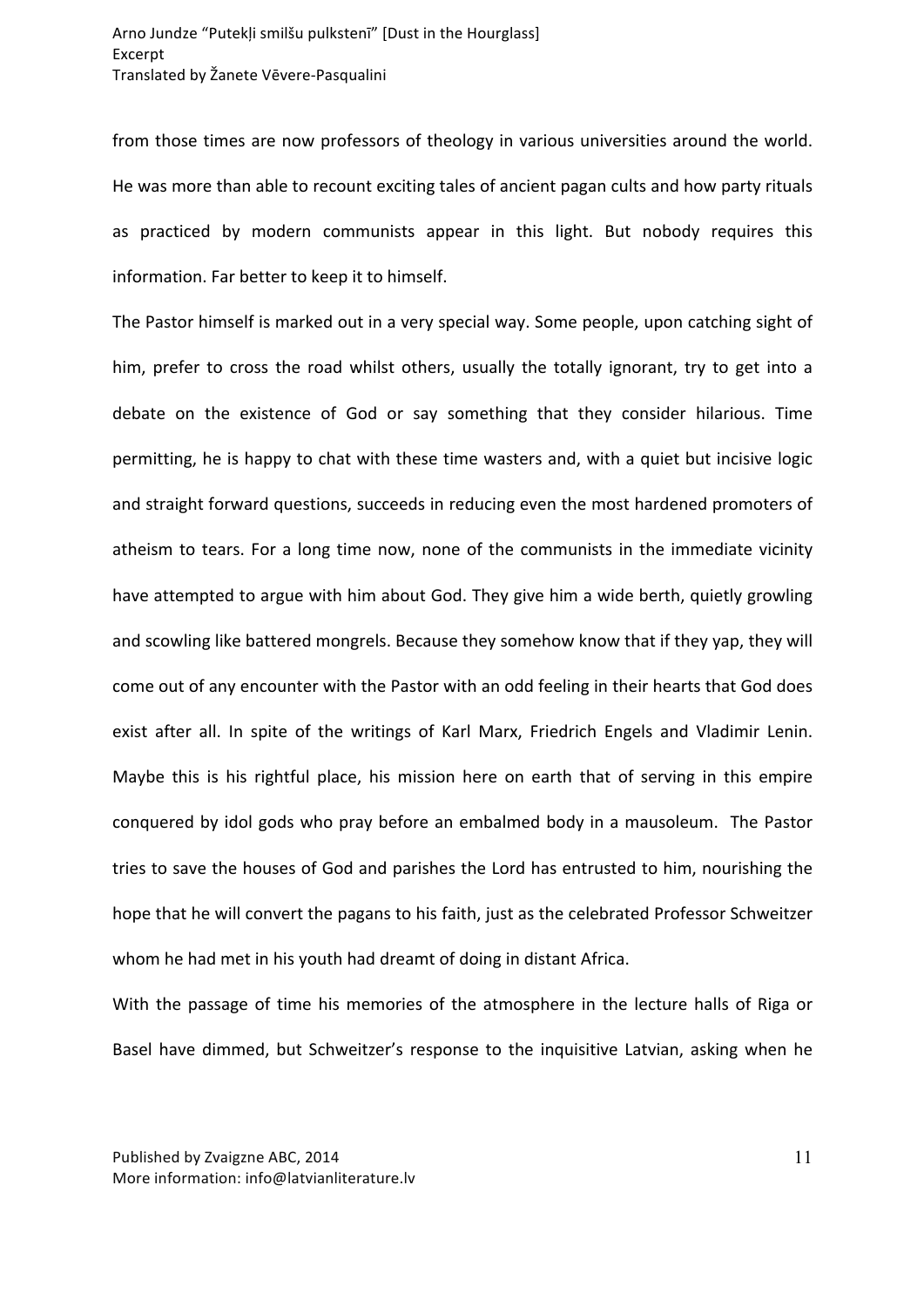might expect to have the same conviction in his own abilities and mission as detected in the professor so renowned across Europe, is carved deep in his memory:

-You might study your whole life long and never find that conviction. Be shredded with doubt. But, you can always count on Him. Let His hand lead you, and then the conviction, given by His presence, will flow into your heart. Let Him come to you! This is your chance.

He experienced the true power of these words when his life or death was in the very balance. This was in Vorkuta, August 15th, 1952, a day of great significance for many Christian denominations, yet the Lutheran Church's approach to the Assumption of Mary is one of philosophical calm and reserve. In the lager barrack where he found himself after the trial (which he would joke bitterly about later, saying that the Soviet government honoured him greatly by organizing a fixed hearing and trial, whereas others were simply thrown into cattle trains and taken away to Siberia), something bad was brewing. Just likeev erywhere else, political prisoners were all thrown in together without rhyme or reason; those falling foul of the Soviet system being punished for some insignificant offence, "urks" in lager jargon, alongside sworn criminals and criminal authorities.

In these places of incarceration, there was usually an unwritten agreement between the *criminal authorities* and the guards by which the *authorities* guaranteed some kind of order within the lager and in return received a degree of freedom, both of action and word. Unaware of this, the Pastor had the misfortune of rousing the hatred of the boss of the lager's political council, a sworn atheist. The man, who went by the name of Parhomov, would mock his compatriots and decided to teach the Lutheran Pastor a lesson, based on Article 58 comma 10, "Regarding the possession of anti-Soviet literature". All because, quite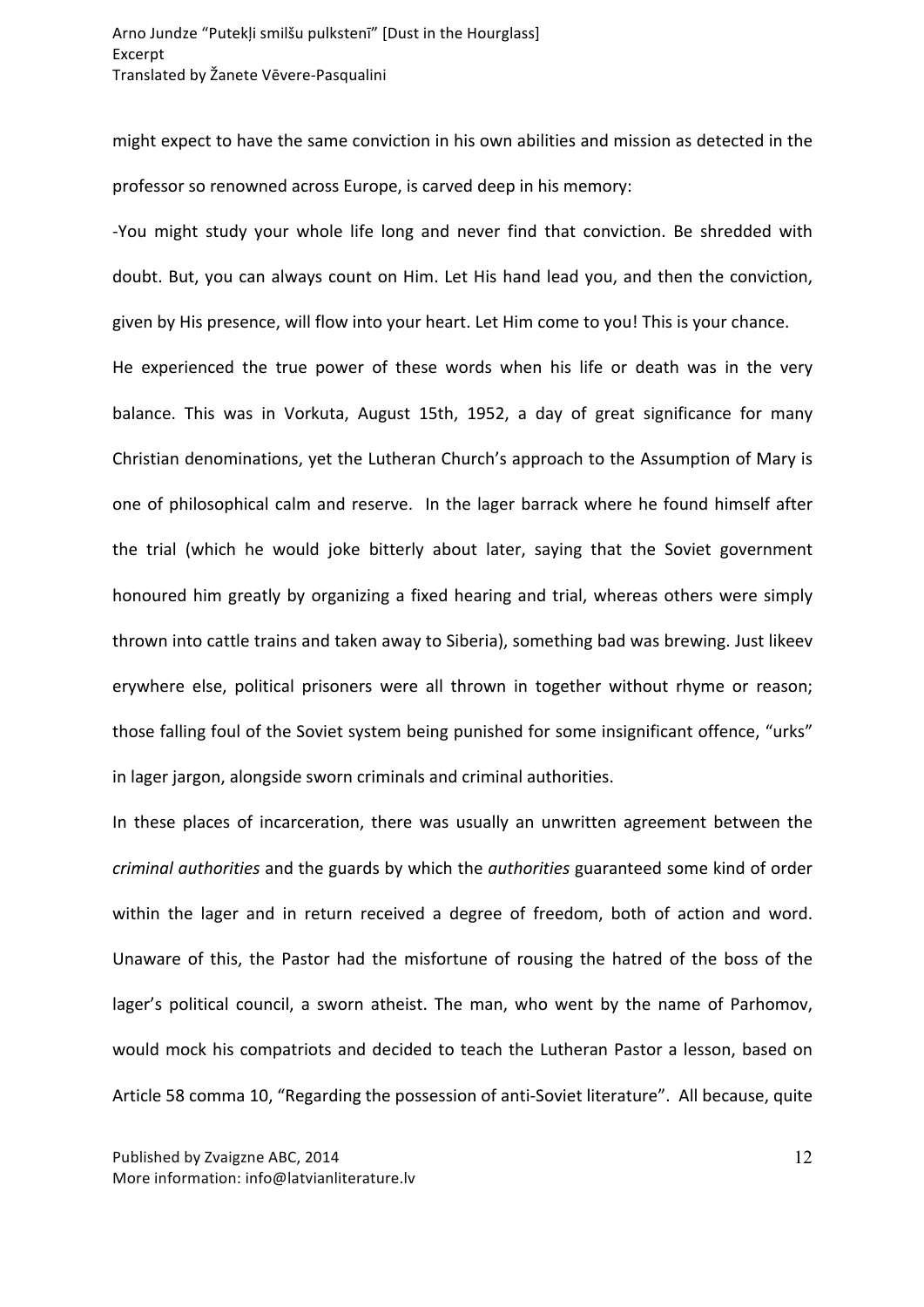unexpectedly, the dispute about the non-existence of God had turned into a huge source of humiliation for him. The Pastor, despite his poor, heavily accented Russian, had no difficulty reducing the impassioned atheistic arguments of the *politruk* to dust. Parhomov was outraged and didn't hesitate to use his fists. But that was not enough. The intellectually humbled Parhomov then wanted to destroy the spiteful snake who, in a matter of minutes, had shaken his conviction in communist tenets with a few simple examples illustrating that God did indeed exist. Parhomov had no need of God! Parhomov wanted to publicly smash this worm of God. His rage was so unquenchable that he would stop at nothing and, to this end, the prison guards received an order to collaborate with the *authorities*. A huge quantity of glass bottles were set aside and, one evening, the stubborn Pastor during the inspection line-up, was confronted with the unthinkable. Before the line of prisoners, the *authorities* had scattered a path of shattered glass extending for around fifteen metres. The guards grabbed the Pastor and tore his trousers away. Parhomov was jubilant.

-So, *batjushka*, here's your chance to prove the almighty power of your God. You can back down if you want, but then I will give your naked ass to the *authorities* so you can keep them happy, and you can bet that no one in all the whole camp will lift a finger to save you. Or take your chances here. Get down on your knees and, for all I know praying to your God or as you please, crawl over this broken glass! If you get to the other side unhurt, nobody will doubt your faith any more. Go ahead!

So, he stands with the lower part of his body naked, totally humiliated, in front of the line of prisoners. The political prisoners stare at their fellow inmate in speechless terror, aware that some day they might be the focus of the sadistic boss's entertainment. Meanwhile, the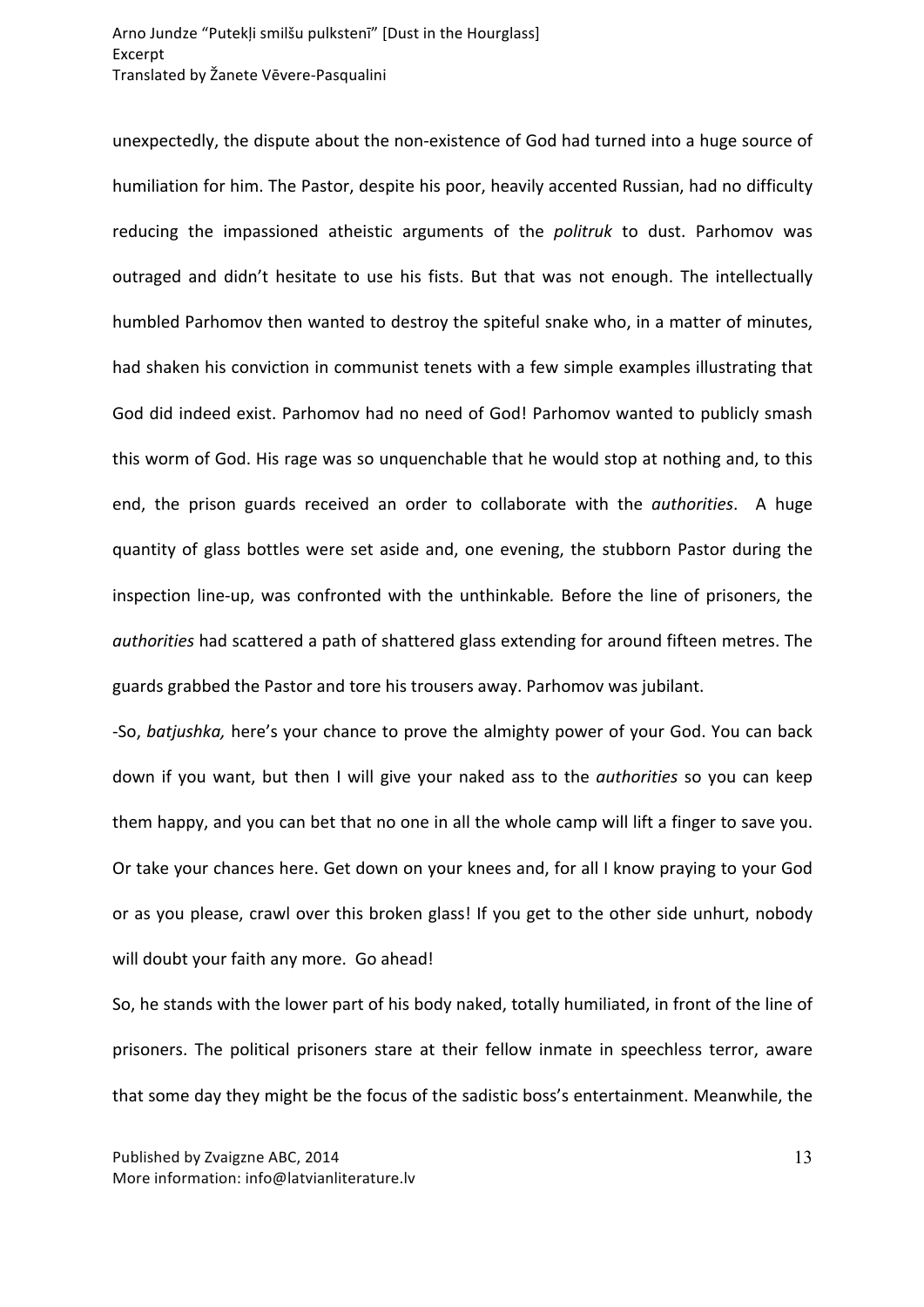*authorities* snigger, making venomous remarks as to who will have the pleasure of violating the *batjushka's* innocent backside. The guards are divided in their reaction: some watch in silence, others are quietly enjoying it. They are merely on duty in this place, no one gets to choose where they serve under the Soviets.

*Batjushka* takes several breaths and makes up his mind: whatever happens – happens. His faith in God hadn't saved him from the charges based on the notorious Article 58 and Siberia, and yet he still resolves to put himself in the hands of the Almighty because he has no other choice. He can't just give himself up to slaughter. He gets down on his knees. Razor-edged splinters of broken bottle necks lie ahead of him, just as sharply terrifying as the shards from the bottle sides and bases. They have been carefully placed  $-$  with the jagged section uppermost. There is no way he can get over them unscathed.

The line of prisoners sees a pale, humiliated man who, clenching his teeth and squatting on his knees, begins to crawl forward across the path of broken glass. One political prisoner in line, a former university professor, reflects that maybe the first Roman Christians suffered similarly before dying the death of martyrs. Complete silence has fallen.

The glass shards crack and screech, and yet he proceeds across the path of broken glass on his bare knees. To the surprise of the prisoners placed in line and their guards, after his first moves forward he neither screams, bleeds nor faints, as they all anticipated, but slowly and decisively continues forward. When the prisoner's left knee presses down onto a particularly menacing shard, the entire line holds its breath. The glass cracks and the prisoner, without making a sound, continues on his knees across the sharp spikes of glass.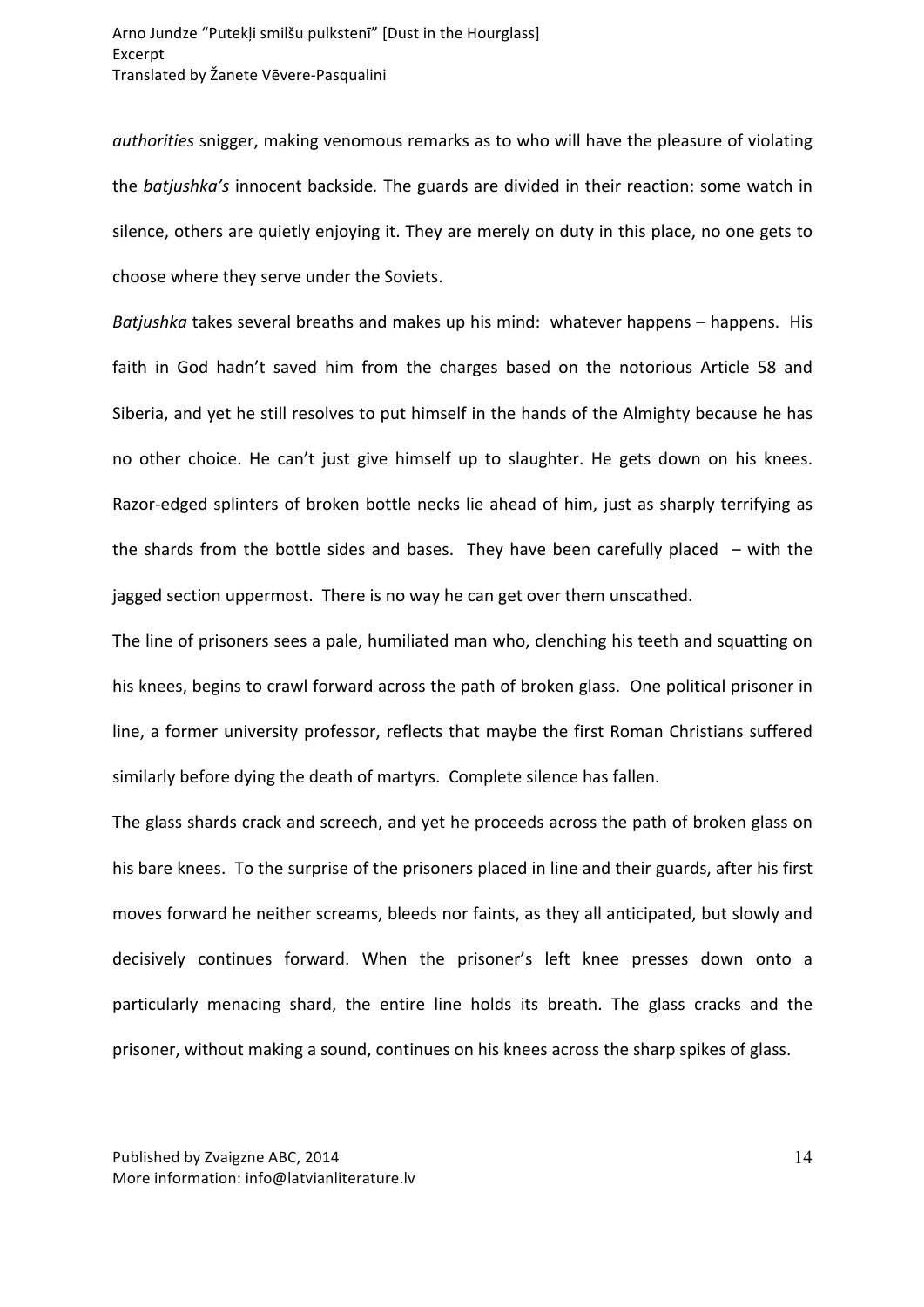Over the next five minutes, the lager witnesses what is generally referred to as a miracle. He crosses the path of broken glass and slowly gets up. Those standing closest to him see that that the barbs have left deep, red-blue marks on his knees but nothing bleeds and nothing is cut. Indeed, his knees are undamaged. The man brushes away the sharp thorns of glass sticking to his bare flesh and puts on his trousers.

*Nu* blag! Uberite tut vsjo k cortovoj makeri! (What the fuck! Clear all this shit away!) – Parhomov pushes through the line, spits and in deadly silence makes for the guards' barracks to get drunk. During the night his ulcer ruptures and he is rushed to hospital. He undergoes surgery and after recovering, is signed off as unfit for service. Parhomov never returns to the lager.

Rumours about what happened quickly circulate round the barracks. Now, nobody considers for an instant inconveniencing the Pastor with atheist musings on the existence of God. They are afraid! Even the *authorities* look up on him with great respect and awe, something that occurs so rarely in the lagers of those times. Try and get even with a man who pulled off something like that and reduced the almighty Parhomov to pulp! God must have been on his side!

## **The deciphered audio registration**

*(The quality of the registration is disturbed by the sound of dripping water.)* 

A: I didn't know that Igorjok was such a beast...(Noise) He seems so timid and frail (noise) but in bed....a real mule...

Published by Zvaigzne ABC, 2014 More information: info@latvianliterature.lv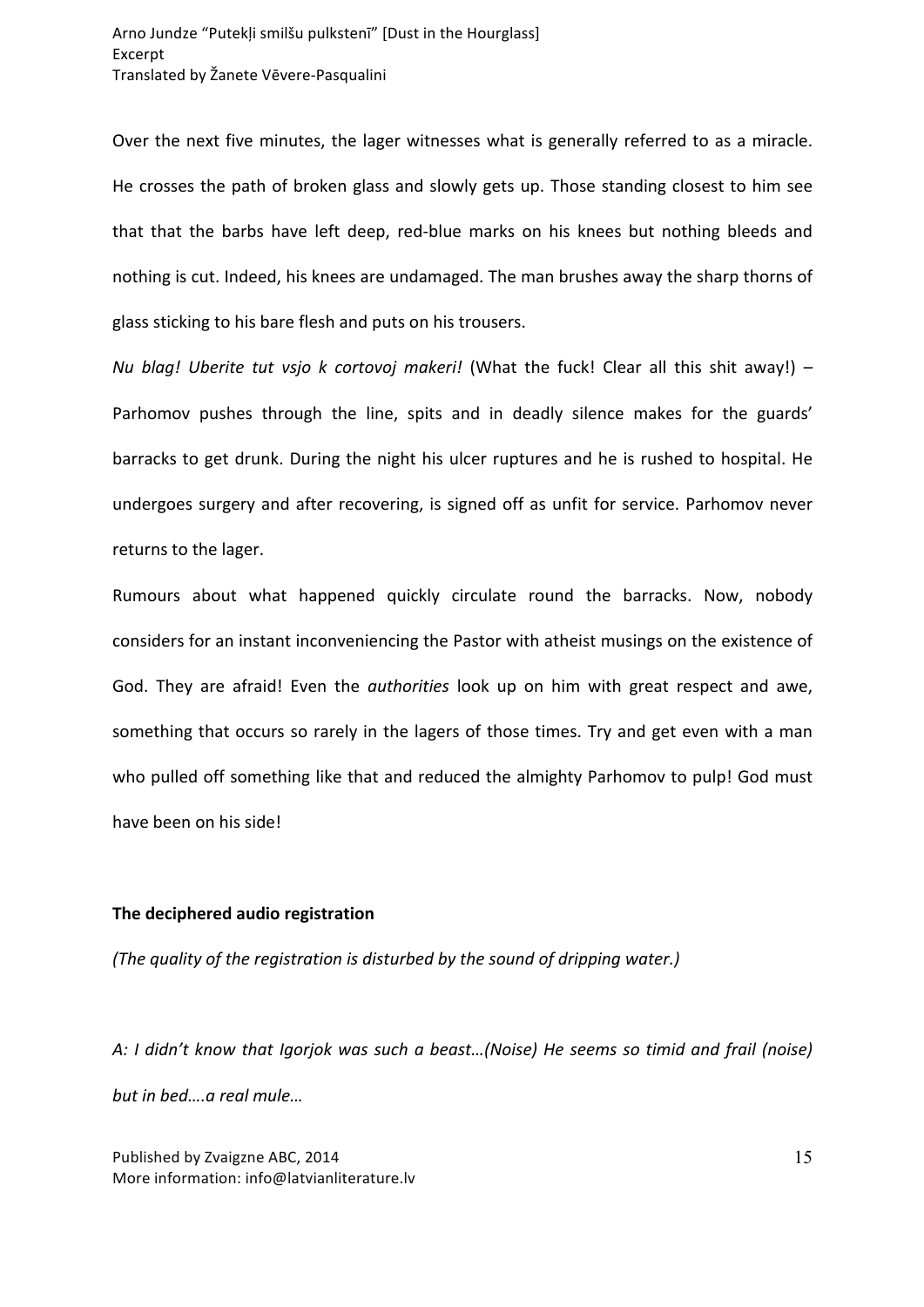Arno Jundze "Putekļi smilšu pulkstenī" [Dust in the Hourglass] Excerpt Translated by Žanete Vēvere-Pasqualini

L: What did I tell you? And what a thing. Doesn't seem so big but (noise) real steel!

*A: Mmm! I'm still getting a kick out of it! Only…(Noise.)*

*L: However(noise) lately Luda looks somehow …!*

*A: Didn't you know? She has…(Noise)*

[..]

# THE WATCHMAN'S MOBILE HOME DISAPPEARS INTO THE NIGHT

#### **SPRING 2005**

It's well past midnight. The sky is heavily overcast and the blue van  $-$  the watchman's mobile home in the middle of an up-market building site  $-$  has merged into the total darkness. If it wasn't for a pale light flickering in its window, shielded just by a blind, the optical illusion that there was in fact no such van would be complete.

He is standing stock still in the dark, smoking. The darkness has taken over everything, turning the ordinary landscape into something nonexistent. Glancing at the scene from afar, it might look as though the glowing spot of his cigarette as he inhales the smoke, along with the window, are the only sources of light in the entire universe covered by darkness. Under the heavy clouds, it's not even possible to make out the nearby metropolis, usually given away at night by the yellowish reflection in the sky coming from countless street lights, shopfronts, signs, windows and the lights of vehicles in motion. It's almost as if some fairytale giant had covered the surroundings with an enormous, thick blanket. The first spring cyclone brought from the nearby sea on a breeze blows gently over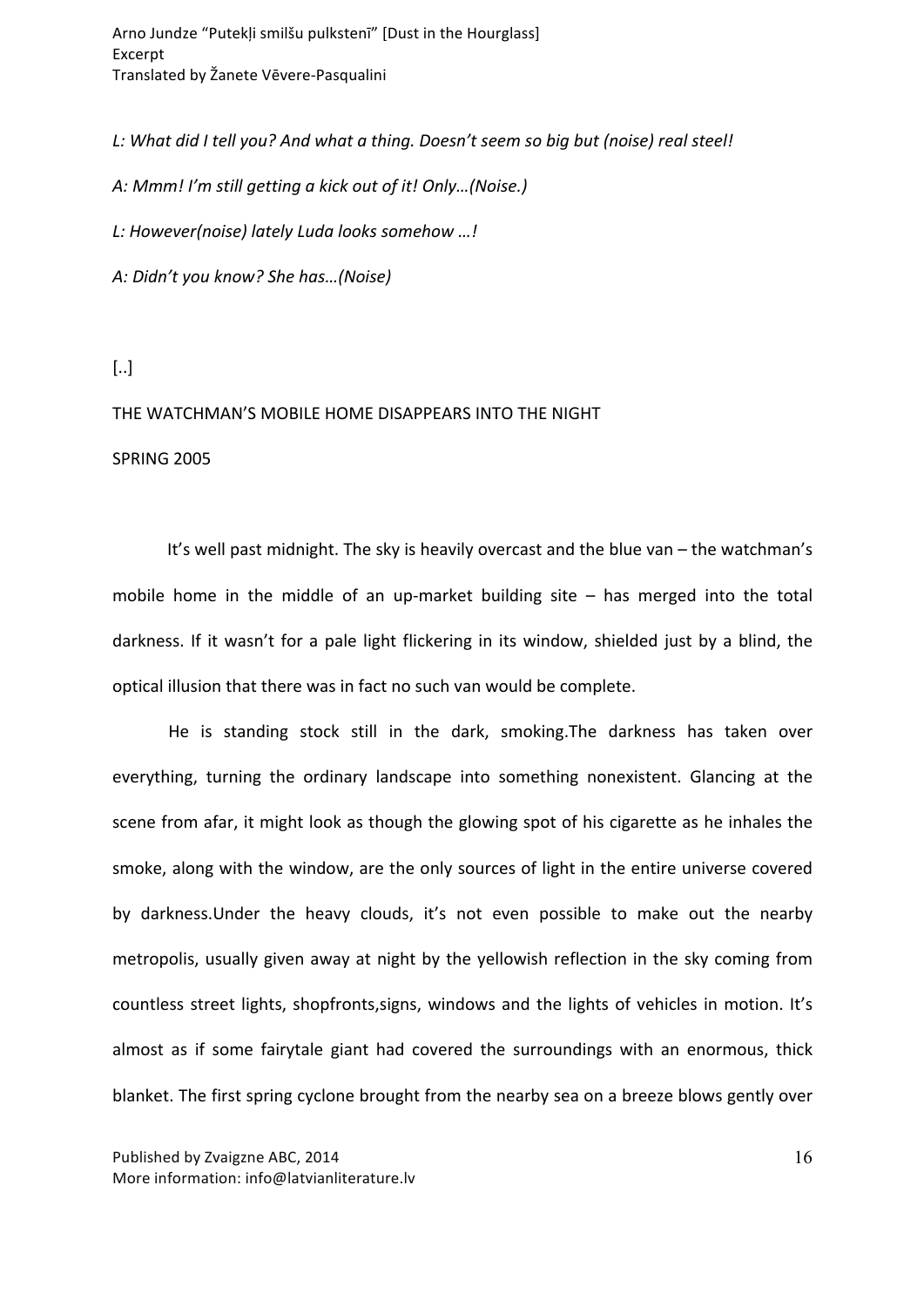his head. The darkness and the total, warm silence feel like an unspoken promise from nature, confirming that the winter cold and unpleasant chill of melting snow are things of the past and the bubbling growth of spring will soon take over everything in its path.

The man is at a loss, although these words fail to convey the complicated, stream of conscience signals that he obstinately tries to ignore or even deny. They pour into his brain, as unstoppable as the warm flood of spring air in the black April sky. The bundle of notes he found in the house to be demolished has awoken a storm of long forgotten emotions.

For some years now, the man has led a very simple, modest life. A life where there is no place for complicated and intellectual "whys". It turns out one can live quite well without them, miserable as that life might be. In his mind he avoids using a certain word that he once used to spitin contempt. But, every so often, it creeps up into his conscience like a horrid, fearless mouse somewhere under the floor. The word isn't even Latvian. It began its march to victory around the time when the Soviet Union first started heading towards its downfall, swiftly ousting the previous and linguistically correct term, "wanderer". Up until then, people of the sort referred to hadn't existed as a class, but suddenly they appeared overnight. Ragged, stinking, drunk people of the gutter living anywhere they could, on dumping sites, in basements, attics and unlocked entrances. Flea and lice- ridden, sick. The Soviet police, *militia*, had been the first to come up with a common noun to describe this new human species and in the early dayshad even tried to fight these people, sunk as they were in rubbish. The term emerged from the standard protocol phrase in Russian, bez *opregelonovo mesta zitelstvo*, person of no fixed abode. Even if the Russian slang word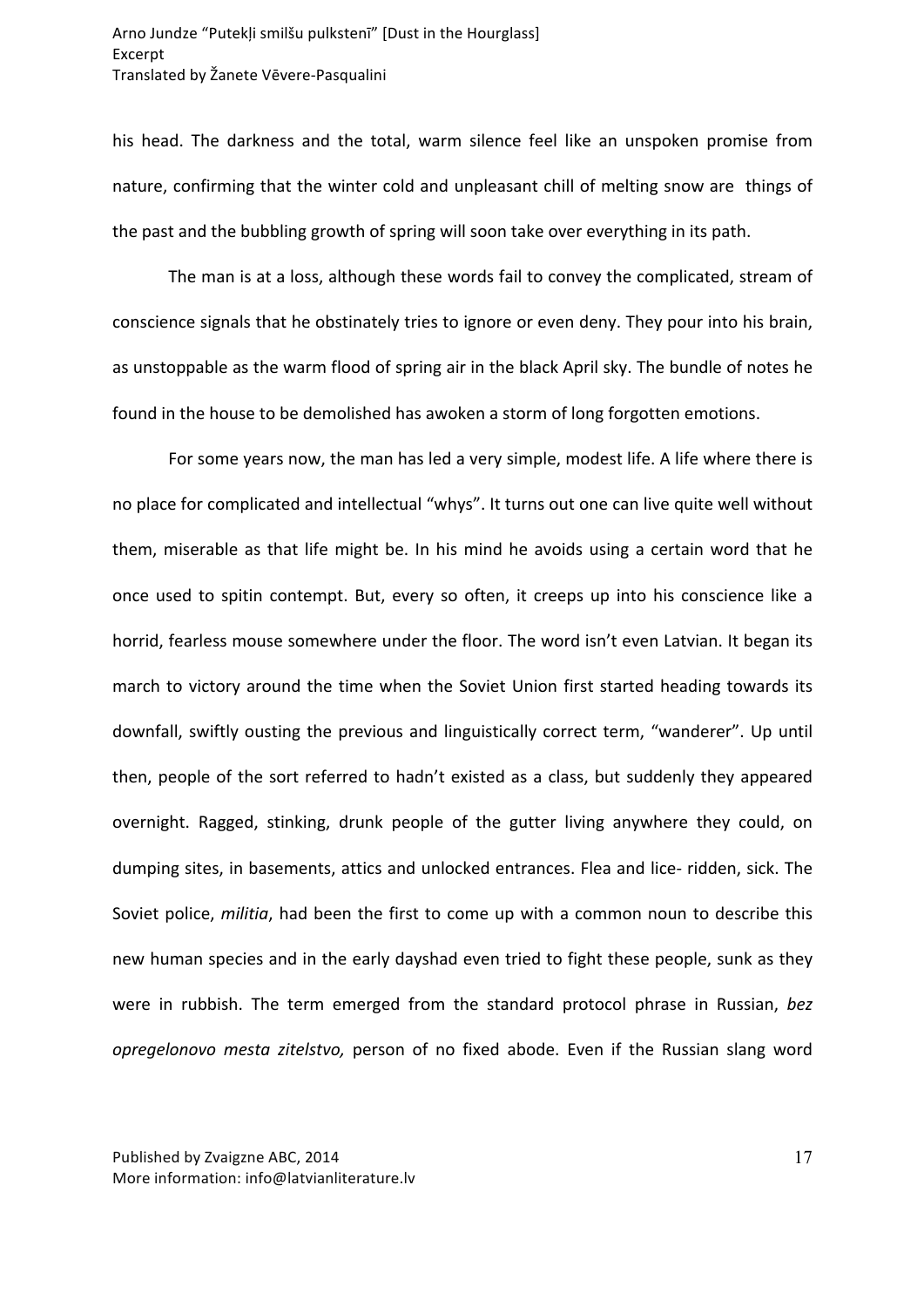stood for exactly the same thing, the acronym *BOMZ* soon took the place of the Latvian word for wanderer.

He lives almost like a *BOMZ*. No, not quite so badly, the mobile home has got all the conveniences, also his job on the building site is paid well enough, two sets of uniform, a warm jacket and footwear. His only expenses are food, cigarettes, cheap vodka and the previously mentioned Marina. Besides, he has his extra income from selling whatever sells here. He hardly spends anything from his watchman's wages. Really, what has he got to complain about? It is not so bad after all. Any real BOMZ would be envious of him. And not only *BOMZ*. Here on the city outskirts there are countless people living in tiny homes, earning a lot less than him, doing jobs they hate and working their fingers to the bone.

All the same. There is a rather thin line between the man's life here, on the building site, and that of a homeless person. He has no apartment of his own, no family, nor personal belongings except a small locked metal box with a plastic handle. No family - at least no family that had ever shown theslightest interest in him. No, to tell the truth, he does have some belongings: a couple of years ago when he found himself kicked out on to the street, he had left a bag of clothes  $-$  good clothes- with his former colleague, the old Fela. Among them, there had even been a *Hugo Boss* suit. What would he need it for now? Besides, it was highly likely that even kind-hearted Fela, tired of waiting for its owner,had already thrown the bag away. The man has thought of it sometimes. What would happen if he died? No, he isn't even forty yet. Although, the way he has been living all these years  $-$  alcohol of unknown provenance that sometimes smells so bad it is hard to swallow, endless bad cigarettes and cheap food -only a fool would fail to realize you can easily poison yourself on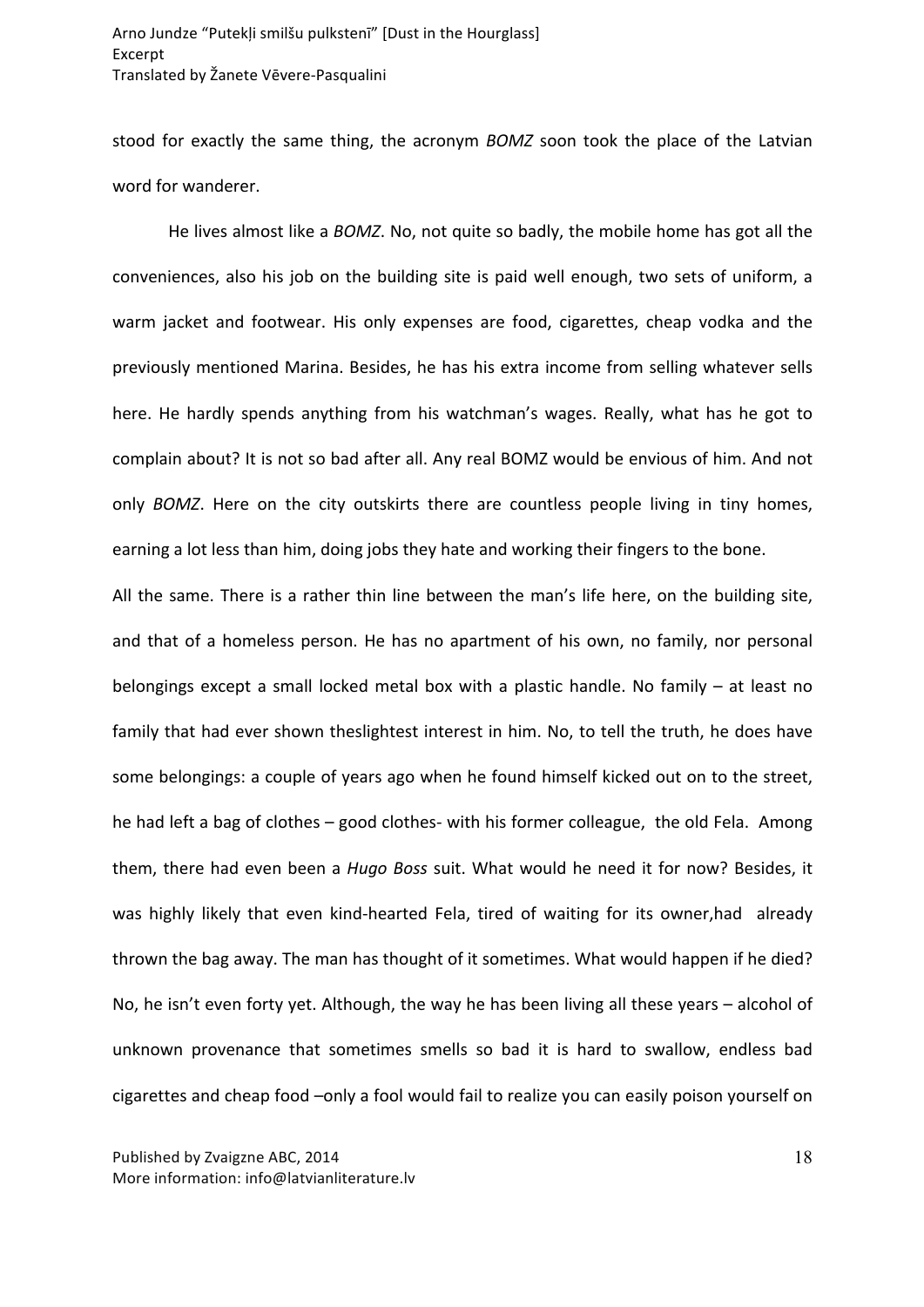those home brewed vodkas and end up meeting your maker. And there would be no one to mourn him. He would be buried in a pauper's grave, a stick with a number on it marking his grave.

It scares him, but his existence in the twilight zone between the real world and the wanderers' brotherhood is an undeniable fact. As plain to see as the thin, cracking layer of ice that just a few days ago still covered the puddles on the frosty April mornings. In this much simplified life, in which reality is avoided and the will to be accountable for anything is totally lacking, there is no space for thoughts that go any further than  $-I$  *am running out of cigarettes, I should go and buy a stick of Marlboro tomorrow;* or – *a client wants used bricks.* Thinking can be hazardous. He is well aware of this and for some years now he hasn't allowed anything into his brain that even resembles the embryos of thought.

Despite this, tonight a cyclone of endless questions, hypotheses and assumptions spiral through his mind. It's quite clear that the carrier bag stuffed with papers had been hidden under the floorboards in the attic for a reason. Who might have hidden them there? They aren't just a pile of printouts, put there to be taken away or burnt. It was no material for a fire! A4 office paper is extremely difficult to burn, it is much thicker than standard paper and gives off acrid smoke.

No, all right. Anything is possible. Drawing up a version of the accidental nature of the documents' storage, you might hit upon something after all. It's logical, understandable from a human point of view, and no conspiracy theories are involved. It's possible that the documents had been placed there by accident, as they say, in case they were ever needed.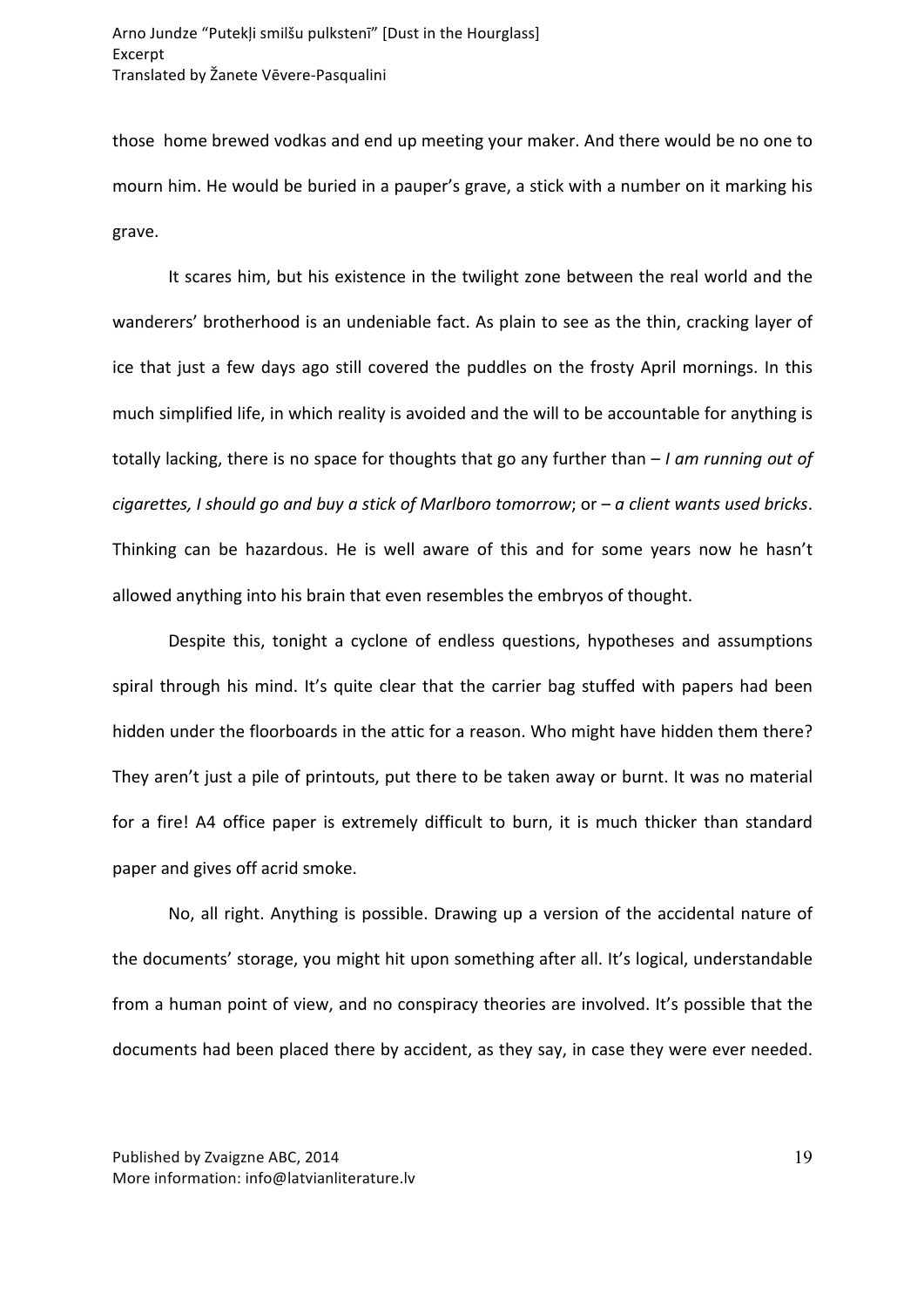As a back-up, in case the computer should fail all of a sudden. They don't take up much space. Let them stay there! What if they should need them one day?

Or on the other hand – maybe the heap of documents has been printed out from a worn-out computer destined for the dump. Printed out within no particular order to save everything stored on the hard disk, just in case it was needed one day. Makes sense, doesn't it? The owner prints out everything he can from an old computer, deletes all files from its memory and then throws the used apparatus out with the rubbish. It's obvious he doesn't really need these documents, so he throws them somewhere in the back of beyond, out of sight, so they don't take up any space on the shelves.

Thinking it over, in the past people held on for a lifetime to all sorts of correspondence and documents. Not only the former nobility and famous writers. They stored bills, old contracts, telegrams, postcards, even meaningless letters from longforgotten acquaintances they hadn't seen for years. Nowadays, normal people don't act like that- unless the owner of the bundle had been one of those odd, senile types and, to put it nicely, aware of the value of the epistolary genre. That might also explain why, when selling the house, the owner had left it right there where it was. He had hoped that it might have been useful, but it wasn't. So he just left it there. Seems logical.

To hell with it! What kind of logic is that? Complete nonsense, not logic! Who on earth would hide a sack of useless papers as if it were the greatest treasure somewhere under the attic floor? It would make more sense to simply fling it into a corner of the attic to gather dust and leave it at that. Or to put the papers in a folder and store them on a wellarranged bookshelf, if he was so pedantic and obnoxiously meticulous. There is something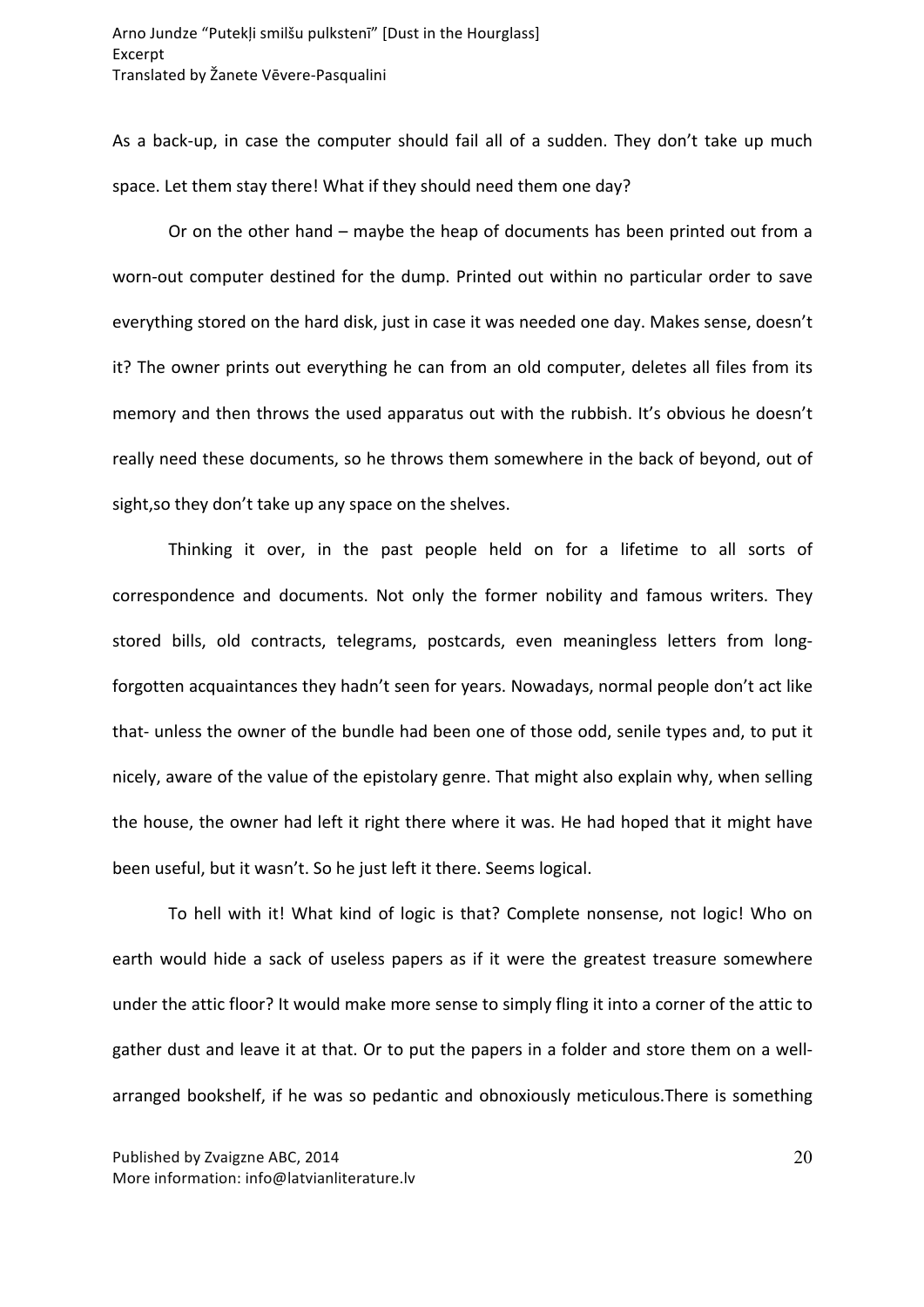wrong with this sack of documents! That much is plain. He feels it with one of his long forgotten senses that has suddenly re-awoken and had once been... Yes, better not to remember what was "once". Let sleeping dogs lie. It is all long gone, forgotten and dead. Consciously drownedin vodka.

However, that sack of documents is weird. Damned weird. Testament to some secret and probably illegal affairs, without a doubt. Even at a first glance it screams out: look, there has been some totally illegal spying going on, the only thing missing from those documents as proof that someone has secretly been kept tabs on would be scraps of used toilet paper.

Although the documents have no dates at all, the printouts mostly carry a date from the end of the Nineties. How on earth could a mortal have got hold of extracts from mobile phone messages back then?! It's no bloody Hollywood movie with Tom Cruise as the good spy, chasing a traitor and using all manner of unseen modems and scanners. Ora TV series about a girl called Nikita.

Oh, stop raving, you've seen too much rubbish on television! Yet you can remember perfectly well mobile phone connections in Latvia at that time, at the end of the Nineties, how expensive it was and who could afford it. It was an exclusive toy for thenouveau riche ! – the watchman says to himself aloud.

The first prepaid card cost about thirty *lats* a month, but back then the monthly wages for most people was hardly more than a hundred *lats* before tax. Besides, think of the phone itself! A brick with buttons! It was the Stone Age of mobile service providers and the telephone models themselves. No wonder those mobile phones were later dubbed house bricks. But that wasn't until much later. Use your common sense! A mobile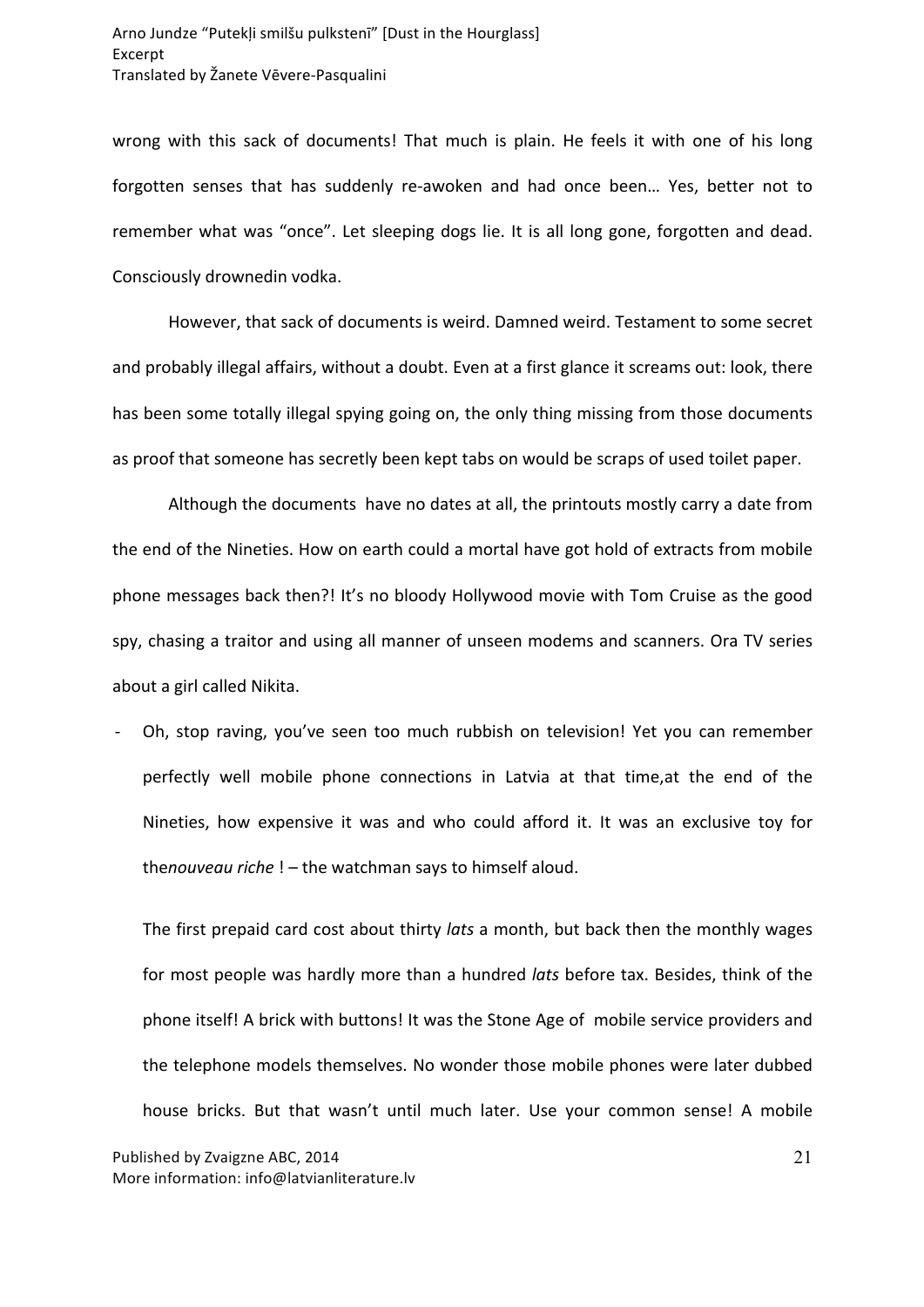connection was an extremely costly extra. And how would it have been possible to print anything at all from those ancient devices? Getting printed messages from those things when Bluetooth technology or the now outdated infrared wireless connections or anything like them were still a long way off  $-$  it all seemed a bit like science fiction. It was another matter if someone had used technologies meant for espionage. That would explain why the computer held these things.

He lights his third cigarette in a row. He has managed to convince himself that he has no past as it hurts too much and has been removed from his conscience with great care. Yet even with his past excluded, the man still remembers the Nineties' scandals involving the tapped conversations of politicians, government officials and entrepreneurs, the shocking and cruel murders and the people who went missing and were never heard of again.

How could anyone forget that! Damn! He himself, once the chief editor of the scandal magazine "Through the Keyhole", used to print sensational material just like this in his magazine.

Spied-on entrepreneur commits suicide – transcripts from tapped phone calls reveal *he* was gay and faced bankruptcy.

*Blown up banker!* The press has phone call recordings revealing that the murdered banker supplied arms to Chechen rebels.

The owner of a SUPERMARKET chain has murdered his wife out of jealousy after tapping her telephone conversations and discovering she was intimately involved with *several men.*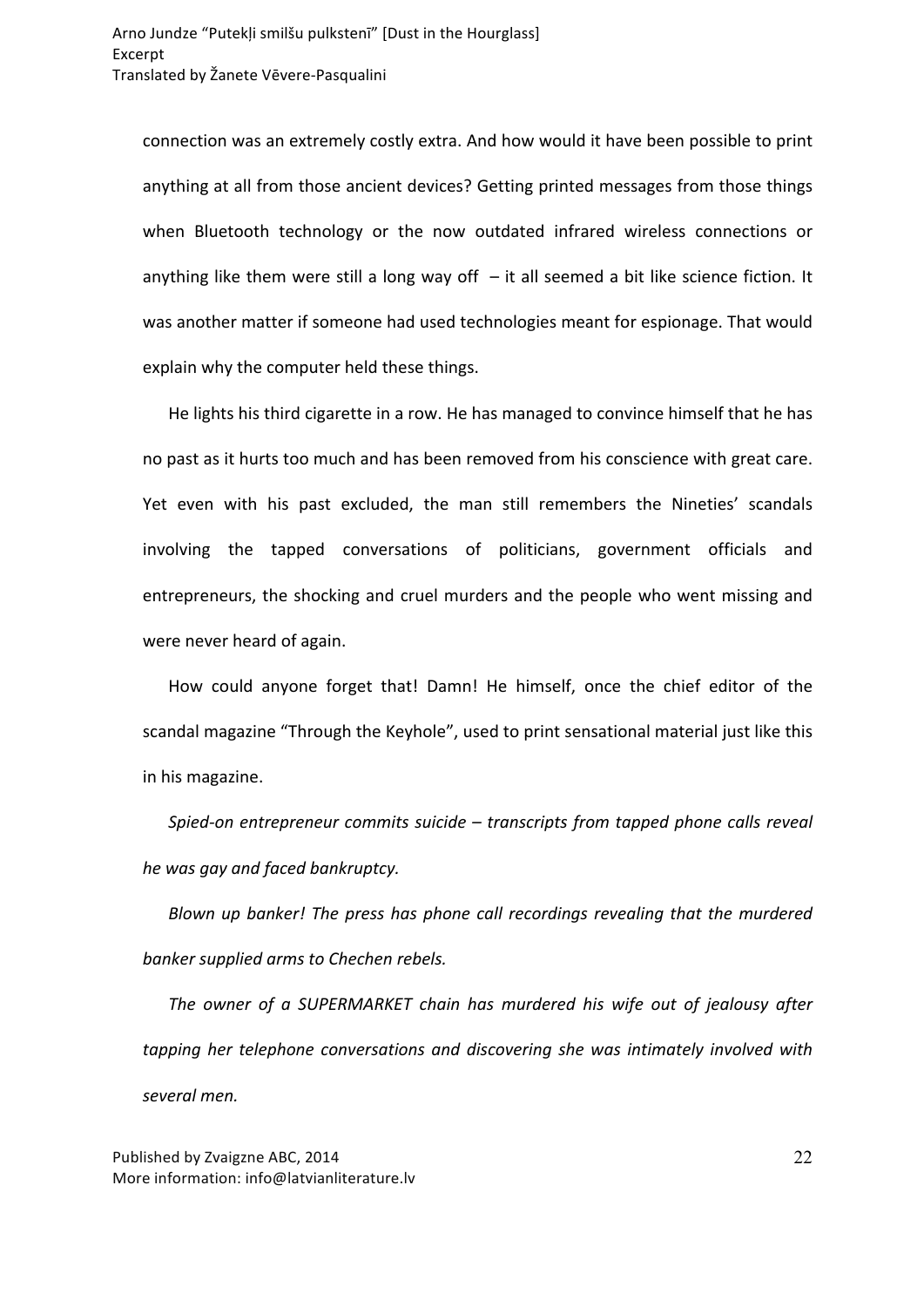It might seem cynical, but material like that was really in vogue in the media back then, to such an extent that over a period of one year it turned a former government newspaper into the most sought after magazine in the whole country.

But really, bloody hell! How can you forget something like the state visit of US President Bill Clinton to Latvia, throughout which the American secret services didn't even attempt to hide the fact that they had every intention of listening to all telephone conversations in Latvia, employing espionage airplanes equipped with *AVAC* technologies. Well, as to all those conversations  $-$  there might have been some exaggeration. What on earth might the notorious CIA dig up, listening to several million telephone conversations in Russian and, and worse still, in Latvian  $-$  a language no one knows, and that in America must be more foreign than the famous Indian tribal dialects used by USA military transmitters during the Second World War. But certain people's mobile connections were regularly tapped into by anyone with the interest and means to do so. Even his own telephone calls had been tapped. Several times! There were plenty of wealthy companies running dodgy deals, often headed by men from the former State Security Committee. Those guys, even if they had switched to the business world, didn't forget their old ways. The former comrades  $-$  the present bosses - liked to think they still had a hold on the country and business. Whether they really did or not is another matter  $-$  most of them having trotted off to the cemetery, even if they had been in the very bloom of life, as was often mentioned in their obituaries.

The man lights his fourth cigarette and continues to stare at the blackened sky, as if hoping for a sign to confirm his guesswork. The sky makes no reply. He is still lost in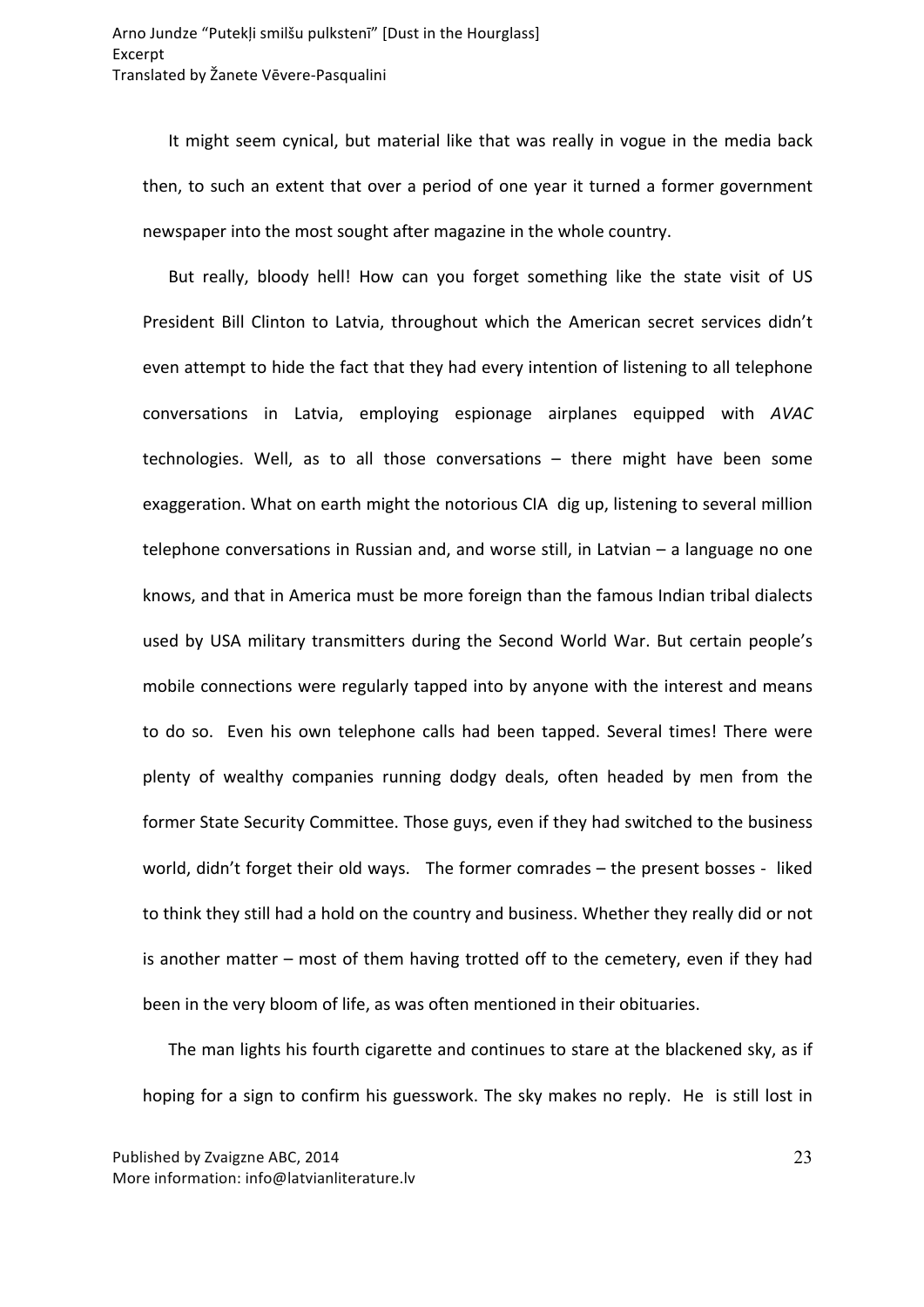thought. A short while ago he had gone through page after page and noticed with increasing tension that the telephone call transcriptions in that heap of paper were totally in keeping with the Nineties. Such compromising material usually fell into their hands printed out on the so-called needle printer that, instead of the ink cartridge, used old fashioned colored ribbons  $-$  almost like a typewriter's. While printing out they squeaked and squealed, creating that unmistakable sound of a busy office atmosphere. It's crystal clear that professionals, like those employed in the Nineties by the new money-spinning business and criminal operations after the dismissal of the State Security Committee, are involved here.

And yet on the other hand, what should he care about it all  $-$  if the paper package was left untaken in the house to be demolished, evidently its owners didn't hold it in too high regard. But why was the parcel hidden in the ceiling? Maybe the person who hid it had already met a grizzly end and the documents survived the person who had ordered the espionage. If so, maybe the bundle was not as innocent and harmless as it seemed at first glance. These questions won't leave his idle, rusty brain in peace. Oh, damn his discovery! It would have been better if it hadn't fallen from the ceiling! In the man's head it has provoked the same reaction as a light suddenly being turned on in a dark room. Long lost thoughts have suddenly returned.

Once, his brain was considered brilliant. The flatterers used to say he was a genius. He was admired by the public. An opinion leader – as they would say in the 21<sup>st</sup> century, although such a phrase hadn't been coined back then. The brilliant author of two novels, translated into several languages and published abroad. It would be hard to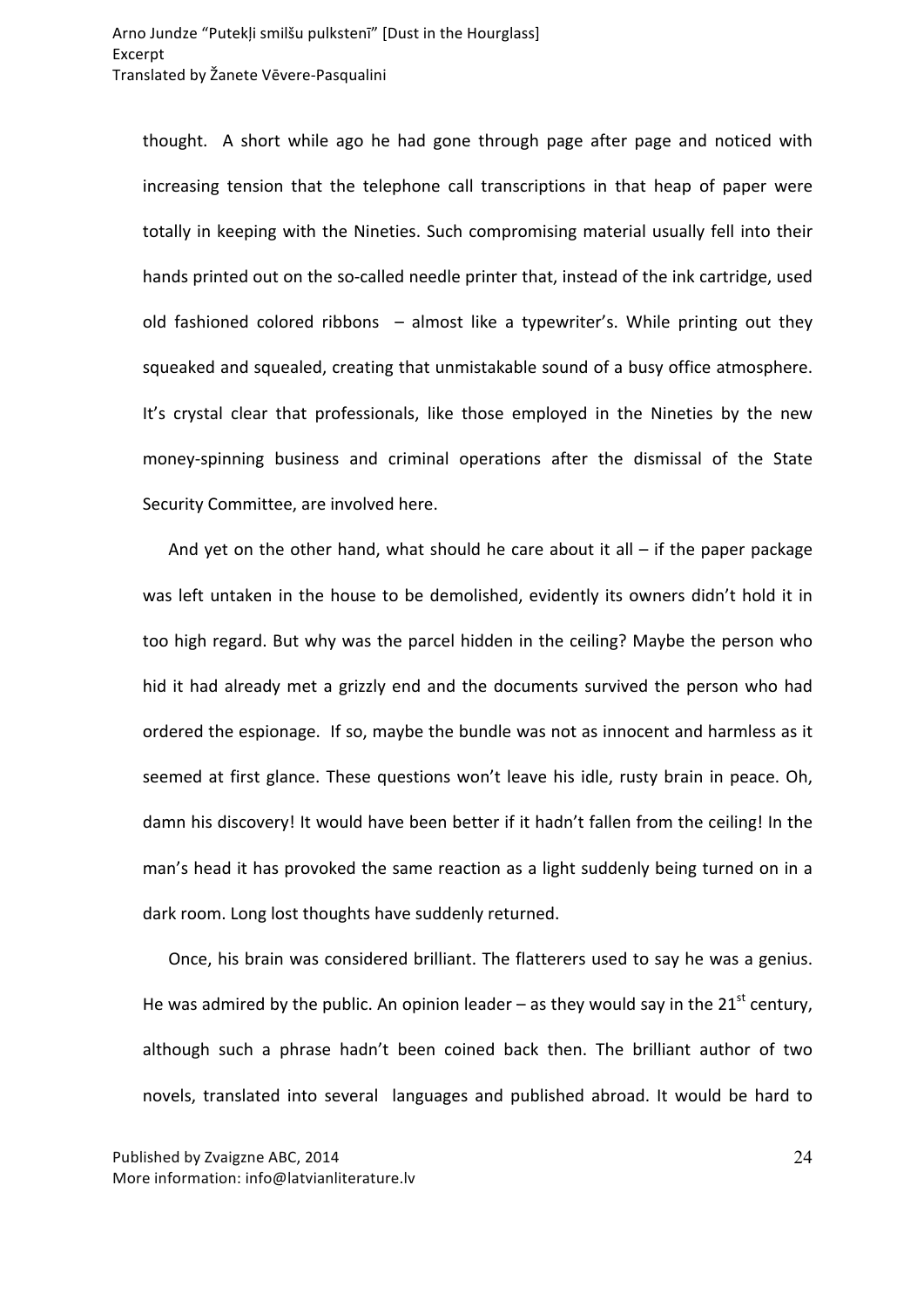believe now, but the watchman that leered as couples made love in their cars in the nearby forest, had once been the new and only promise on the Latvian literary scene back in the distant crisis years of the Nineties. He had been wise enough not to enter the swamp of politics. Not to mix with political parties or the *Saema* ( parliament<sup>\*</sup>). Even if he would certainly have been elected and several parties had wanted him as their pre-election driving force. The man turned down all such offers as he chose to establish his own business. Perhaps he shouldn't have, maybe now he would have been sitting in the *Saema*. But his restless and dynamic brain was not made for sitting on a deputy member of parliament's chair.

Having officially privatized a virtually unread former state newspaper, the man turned it into a scandalous and highly sought-after gossip magazine. Afterwards, all that emerged in the re-established state media market was in fact a diluted version of the magazine "Through the Keyhole" which he had created. His wife, besides being the daughter of an influential businessman, was a real beauty. A true example of a society couple. The proud father of two wonderful kids.

But it all came to an end. Not that it ended overnight. But something like that. He suddenly discovered that in his business, where success was determined by your ability to invent and be arrogant, he could no longer come up with something new, unheard of. He had been working for the third year on his third novel, expected impatiently by both his publisher and readers. Over the course of those three years he had only been able to complete fifteen pages, and re-reading them he realized they were empty and lifeless. It was like a nightmare, paralyses, sinking in a mire of mud. His genius-like brain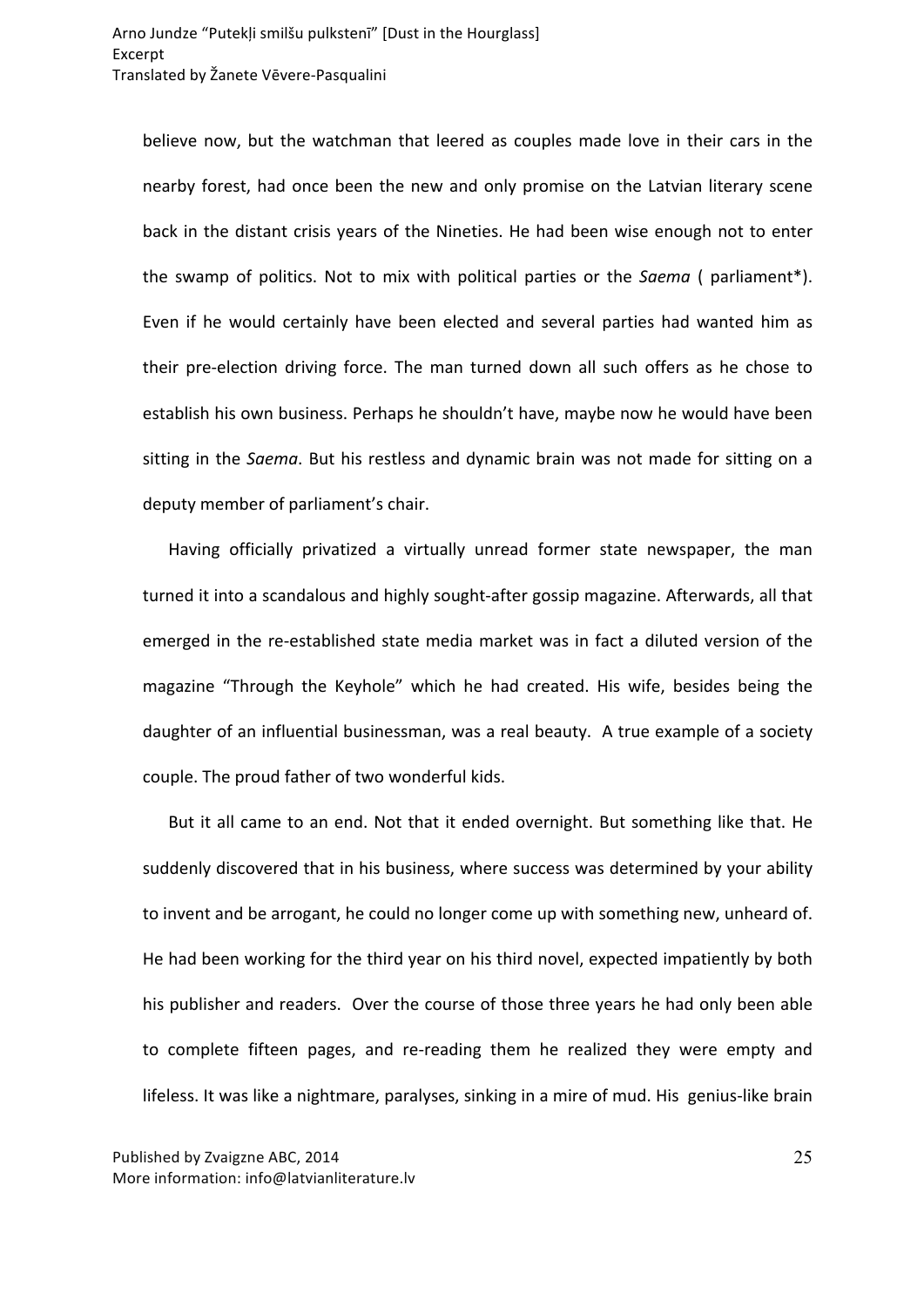which he relied so much upon and about which he even boasted at times, suddenly failed to offer anything worthy of consideration. No, things still happened. At the beginning, he comforted himself with an excuse that he had done enough and that he needed a break. But this break dragged on too long. It didn't come to an end. His brain let him down at that fatal moment when everybody was expecting him to come up with some brilliant plan on how to save the magazine at a time when one bank crisis followed another and neighboring Russia's default had a huge negative impact on the buying capacity of his readers. He couldn't think of anything and made a terrible decision. Even if there must have been some way out. And he knew it.

His brain! He hadn't used it for five years now. For a while the thought embryos were soaked in alcohol. Luckily for him, back then when he had reeled down the steep steps of the hierarchy ladder, he had no money for drugs. Otherwise he would have long since been addicted to the heroin needle, or more likely still, would have keeled over from an overdose in some gutter. All the time his head had still been working all right, he took great care to protect his brain from different poisons as he couldn't even take strong liquor well. It was his big secret. Turning to wine and stronger liquor had begun when his brain showed its first sign of deserting him. It helped to ease his growing despair. Luckily, he had the reputation of being quite restrained – nobody offered him heroin or the much more expensive cocaine. Later, when everything was lost, there was no space for narcotics any more. Cheap vodka, diluted spirits and other potions, anything as long as it would stop him thinking. One might say he drank with method and according to a plan. Because when he was drunk he didn't have to think.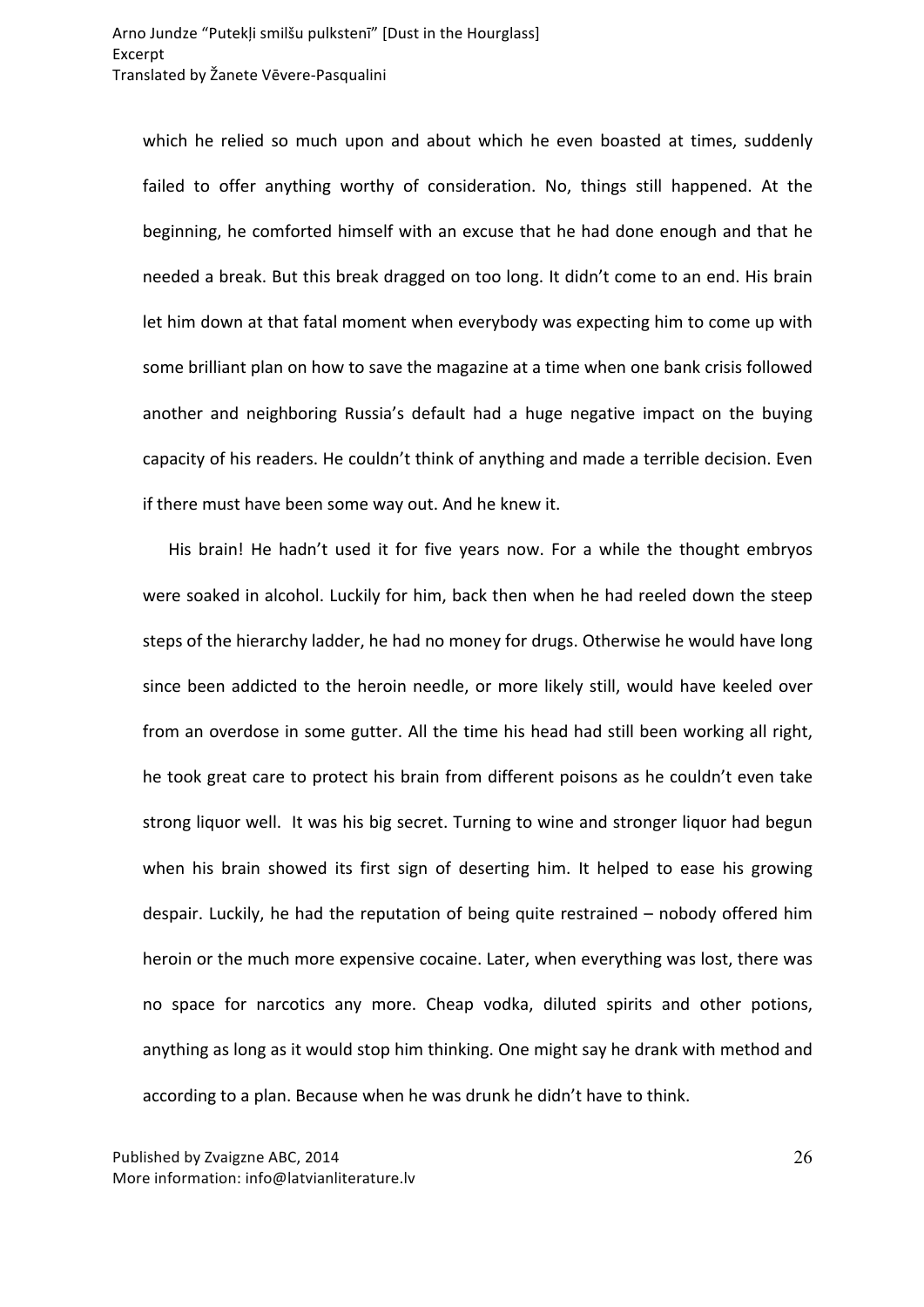Who knows how it would all have ended if not for that accident. Thanks to that, he had ended up here and got this job as a watchman.

His instinct for self-preservation overrode the program of self-destruction which he himself had initiated.

Now, while sitting in the watchman's mobile home going through the sack of documents from the condemned house, packed with care into a huge bag of thin cellophane and crossed with painter's tape, he underwent incredible changes.

"Oh, God, if only my brain would start working like it used to!" he had prayed at the beginning of his downfall. That time, God hadn't listened to him.

Now, when he didn't pray for anything and, like a coward, he had reconciled himself with his losses and surrendered himself to his fate, lightness of thought and inspiration suddenly came back to him along with the bundle of documents. His brain, which for years had acted feebly, as if in a lethargic sleep or trance, all of a sudden woke up. The questions, leaping into in his mind like tennis balls, created chains of logical and illogical assumptions  $-$  more assumptions, more questions. There was no denying he got a kick out of the thinking process itself. It used to be his main pleasure in life.

But for now he was torn, undecided what to do with all of it. Yes, it was undeniable: the heap of documents which had literally fallen from the ceiling had set his imagination off and his brain worked as sharply as in the old days. Now he was scared of something else – will this outburst of activity be temporary? In a few days, will his head turn back into the soft, grey, indifferent cotton that made him just like a big, useless teddy-bear?